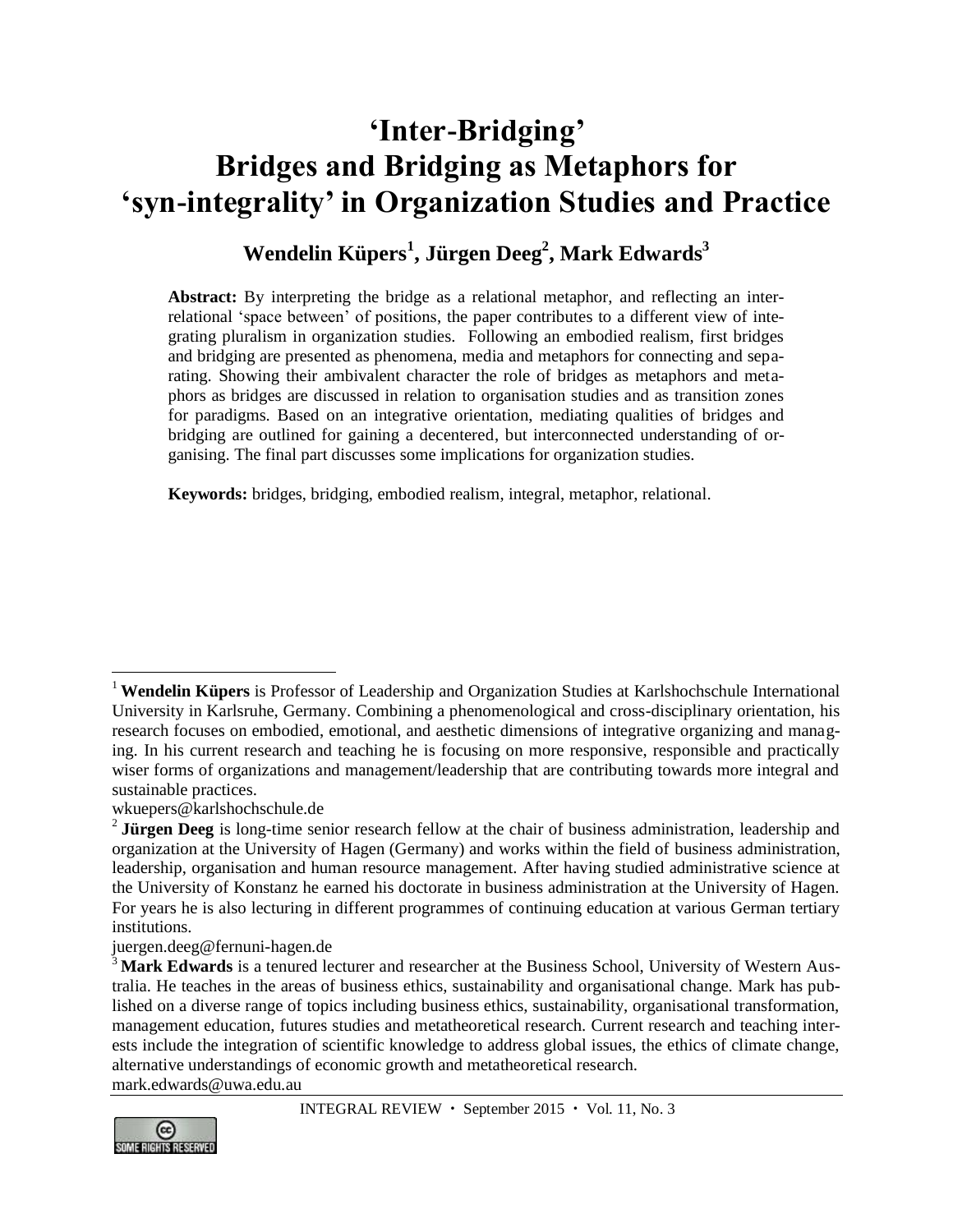Man is a rope, tied between beast and overman – a rope over an abyss. A dangerous across, a dangerous on-the-way, a dangerous looking-back, a dangerous shuddering and stopping. *What is great in man is that he is a bridge and not an end*... (Nietzsche, 2006, Prologue §4)

#### **Introduction**

Metaphors using the notion of bridges and bridging have found some favour in recent organisational research [\(Risberg](https://www.researchgate.net/researcher/2040153165_Annette_Risberg/) and [Elsmore,](https://www.researchgate.net/researcher/2021534227_peter_elsmore/) 2011). In a broad sense, bridges can be understood as forms of transferring and mediating movements across space, time, contents and contexts. Metaphorically, they are two-way vehicles of transport simultaneously connecting and disconnecting, embedding and disembedding people as well as concepts and issues. Hence they are an apt means of approaching or analysing multifaceted and controversial topics; specifically, as the openness to two opposite sites or directions is a constituent feature of all bridges.

As a consequence, the field of management and organization studies (MOS) can benefit significantly from the metaphor of the bridge and the notion and motion of bridging particularly with regard to the field's often noted state of fragmentation. As with other branches of the social sciences, MOS is characterised by various main- and side-streams that flow through often discontinuous whirls of fragmentation. Accordingly, there is persistent burgeoning of pluralisations with regard to views, concepts, styles, theories and paradigms that exist side-by-side or which compete with each other. This pluralizing process has been pervasive in organization studies for several decades (Knudsen, 2003; Willmott, 2008). The permanent proliferation of positions impairs the emergence of a commonly accepted integrated body of knowledge. As Okhuysen and Bonardi note there is a tendency in MOS research "to create isolated silos of knowledge that reflect specialization" (Okhuysen & Bonardi, 2011, 6). Yet this contested multiplying of positions also stimulates many fruitful insights that otherwise might not be gained.

Included in the divisive pluralism-integration discourse are debates, for example, between the proponents of incommensurability or combination, between isolationists or integrationists positions (Gioia and Pitre, 1990; Kelemen, 2007; Scherer and Steinmann, 1999) and between paradigmatic and meta-paradigmatic perspectives (Hassard & Cox, 2013), which, all too often, are not resulting in the development of research collaborations or communications.

Corresponding to the pluralisation also a fragmentation of knowledge and related lack of integrative research has been frequently acknowledged in the social sciences over the years (Goertzen, 2008). Already four decades ago, Whitely commented on the, "highly divided and fragmented nature of much contemporary research" (Whitley, 1976, pp. 480-481). More recently, authors have noted the fragmented nature of research in organisation and management studies (Donaldson, 1998; Thomas, 2003). This fragmentation not only hinders research through academic siloing and lack of communication but impacts on how organisations and communities address their multiple challenges (Bhandar, 2010). Fragmentation in science is an unintended outcome of two basic and valid motivations: The first is the goal of greater specialisation and detailing of knowledge. The second is to retain, what Stiglitz (2000) refers to as, "the localisation of knowledge." Where specialisation is quests after an ever more detailed causative understanding of phenomena and, hence, is accompanied by instrumental, technical and methodological specificity, localisation is associated with the respect for local ontologies and the recognition of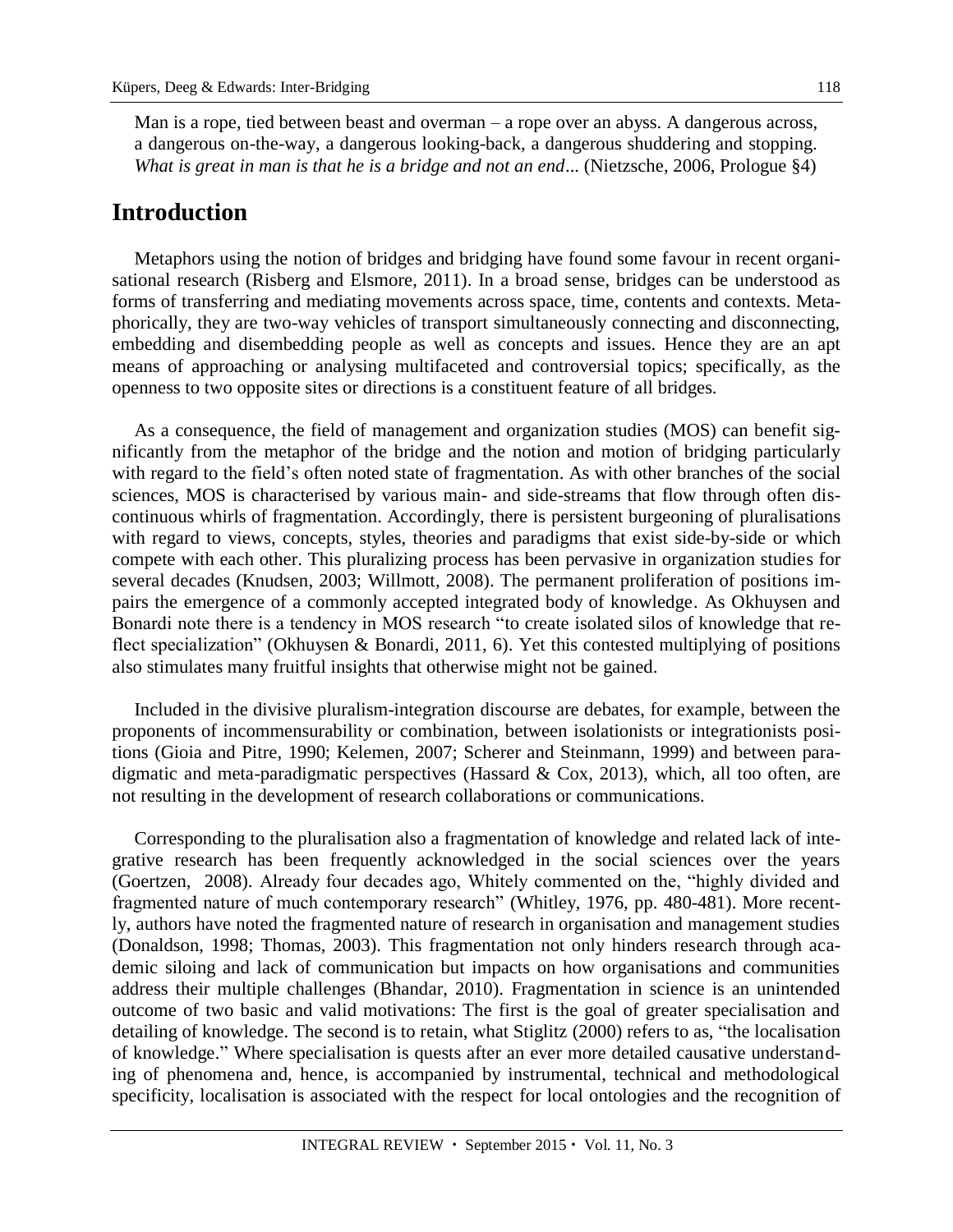unique qualities of each subject of study. While these are worthy motivations, when not complemented by integrative ends, they can result in problematic forms of fragmentation.

Hence, the modern and postmodern currents within MOS, as well as social studies in general, are characterized by a prevailing mixture of concerted positivist specialisation and postmodern localisation of MOS knowledge. These are based on and bound to particularised ontological, epistemological and methodological assumptions, orientations and reductionisms. Facing this situation, it is contested whether MOS can be enriched by further de-differentiating and disentangled pluralising or deconstructionist approaches without complementary forms of integration (Küpers and Edwards, 2008). Under these circumstances the current status of MOS requires new ideas on how different schools of thought can be juxtapositioned and/or interrelated more creatively.

Working at the interstitial boundaries of these integrating and pluralising forces, this paper outlines a 'third way'. Taking the bridge as a metaphor and symbol of the constitution of relations and enabler of possible 'meetings,' the following argues for an integral pluralism in organization studies. Based on a post-dualistic, holonic approach (Edwards, 2005, 2009), we will outline specific integrative, or what might be called 'syn-integral,' qualities of bridges as mediating new possibilities for connecting MOS research paradigms and literatures. Following integral pluralism (Bhaskar, 1987; Dallmayr, 2010), by syn-integral we mean the synthesising of integrative connections to accommodate the diversity of perspectives towards a research topic.

Against this backdrop, the paper will be structured in the following way. Firstly, bridges and bridging are presented as phenomena, media and metaphors for connecting and separating. Showing their ambivalent character, the role of bridges as metaphors and metaphors as bridges are then discussed in relation to organisation studies. Following a holonic approach that takes part and wholes together, and a 'syn-integral' interpretation, perspectives on 'inter-bridging' and movable bridges are then described for gaining a decentered processual understanding. Finally, some implications for organization studies and conclusions are offered.

#### **Bridges/Bridging as Metaphors for Connecting and Separating**

In the first place, a bridge is a construction, something that is purposefully built and which can be perceived not only as a continuation of a road but as a place serving a special purpose on the road. It is continuing a path across that which divides. By changing the road or the landscape it produces a specific place and emplacement. While bridges call to mind divisions, they also allow divided sides to be seen as connected. In its figurative sense, the bridge attracts, connects, unites, and thereby creates a feeling of relatedness. This linking can also be fragile in character as bridges can be flimsy, temporary and act as points of division. In addition to connecting separated phenomena, due to practical needs and social functions, bridges also obtain specific cultural and aesthetical values. Thus, as an appearance it manifests not only as an artefact, but is encumbered with symbolic meanings and aesthetical qualities (cf. Simmel, 1994). Becoming a placed and visually perceivable image of time and space, bridges hence make the intangible accessible. However, perceiving a bridge always shows the division that it bridges. This interdependency of functions and forms may explain the power that bridges and bridging evoke as media and metaphors, expressed in such a way that they can be even felt on an embodied level.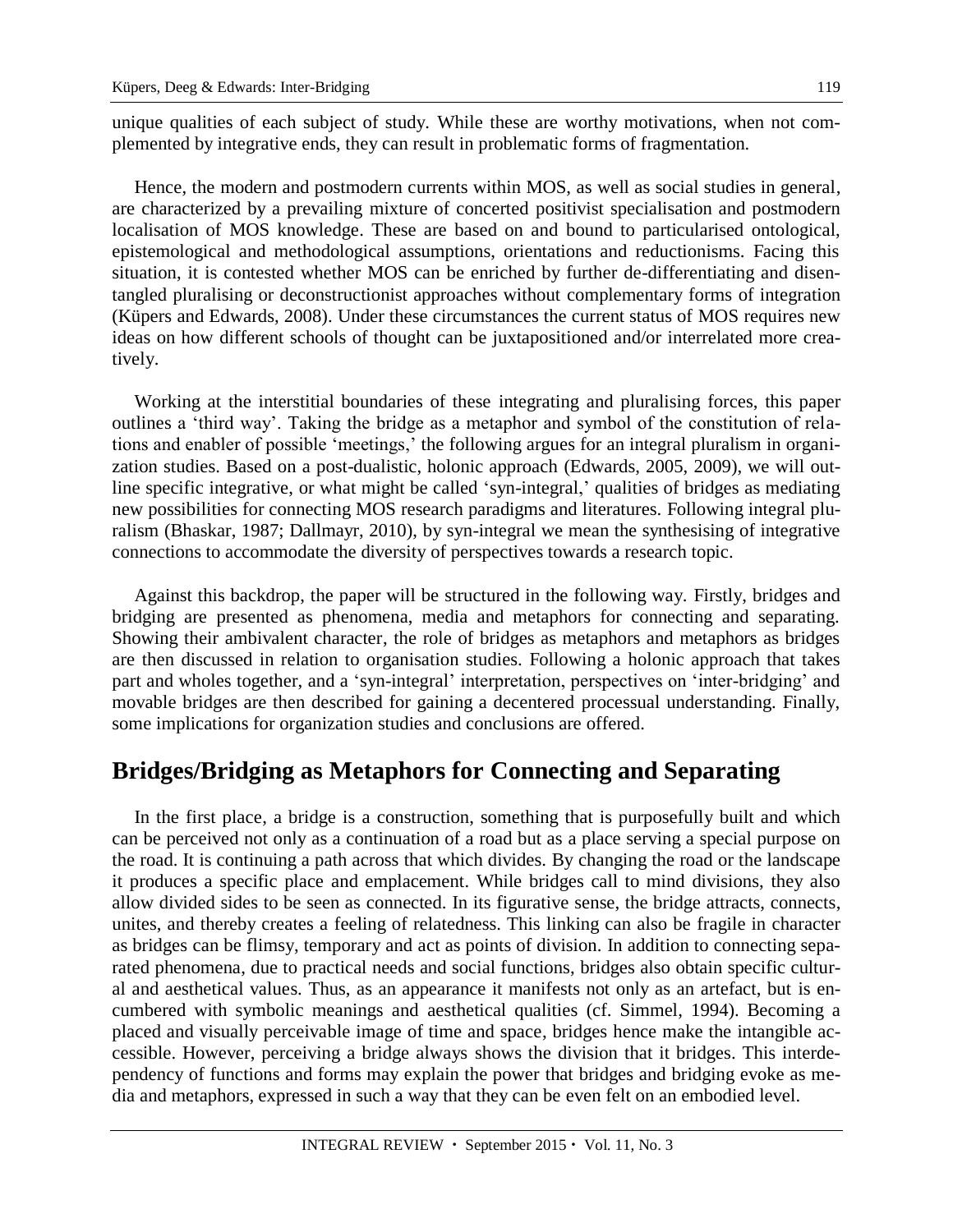As an embodied experience, bridges can be perceived and interpreted differently however. Depending on whether they are seen from afar, when reaching or leaving, standing on, or being under or moving on it, on foot or in a car or a train, they open different horizons. Various interrelated senses, who 'make sense' (Küpers, 2013) participate in sensual and aesthetic perceptions of a bridge. Experiencing bridges in an embodied way not only provides a passage-way but are part of being in an embodied place. According to Heidegger (1993), bridges are places that permit to experience the uniqueness and unity of space. They allow us to feel that we belong and can enter as well as how to dwell and live in a placed world, while also initiate different socio-cultural patterns, forming a specific locale and create connecting "networks of long-distance traffic, paced and calculated for maximum yield" (Heidegger, 1993, 354).

However, this archetypical, somewhat adoring interpretation of pre-modern bridges by Simmel and Heidegger can be insufficiently interpreted as not covering further possible forms and functions for our contemporary world. Their metaphor and interpretations of the bouldered bridge can be misunderstood as romantic image of crossing comfortably small rivers or streams.<sup>4</sup>

Today, large railway bridges, highway viaducts or huge suspension bridges break the landscape not only horizontally, but also vertically. On modern bridges humans are often lifted out of the landscape, separating them from it, and thus alter perceptions. Accordingly, bridges in our post-industrial times can also be seen as a metaphor of an ever increasing and pervasive mobility or the perplexity of different conditions of mobile possibilities (Strohmayer, 2010). This "interconnected nomadism" functions then as a means of developing multiple and transverse ways of bridged thinking and living. In this respect, the internet represents a kind of 'cyber-bridge,' which connects 'real-virtual.' For example, crossing via hyperlinks as virtual bridges creates an entry into home- or webpages, which are powerful electronic worlds in their own right. In the absence of direct, but vicarious experiences within virtual organizing, images and metaphors become particularly influential by structuring the reality of virtuality (Schultze and Orlikowski, 2001). The simultaneity of separation and/or connection (Kolb, 2008; Kolb et al., 2012)<sup>5</sup> and extended understanding of bridges as metaphors are a crucial for the study of organizations.

<sup>&</sup>lt;sup>4</sup> Heidegger has been accused of being provincial and even reactionary in his choice of the old country bridge that "brings wagons and horse teams to the surrounding villages." But Heidegger also referred to a highway bridge "as is tied into the network of long distance traffic, paced and calculated for maximum yield," thereby not only disclosing the haste and efficiency of the essence of technology, but also exceeding that imposition in the way it brings into presence (cf. Heidegger 2001, pp. 152-153).

<sup>&</sup>lt;sup>5</sup> Kolb defines connectivity as 'the mechanisms, processes, systems and relationships that link individuals and collectives (e.g. groups, organizations, cultures, societies) by facilitating material, informational and/or social exchange. It includes geo-physical (e.g. space, time and location), technological (e.g. information technologies and their applications) as well as social interactions and artefacts.' (Kolb, 2008, p. 128). As Kolb (2008) has outlined, especially the concept of connectivity is being increasingly used as a metaphor for intra- and inter-organizational interactions. He shows, that `connecting' and 'disconnecting' suggest an underlying theoretical duality, which can be described across multiple dimensions. According to Kolb the specific attributes which constitute the qualities of connectivity – namely latent potentiality, temporal intermittency, actor agency and unknowable pervasiveness – also explain why this metaphor has an appealing resonance with contemporary organisational life.

<sup>&</sup>lt;sup>6</sup> Kolb defines connectivity as 'the mechanisms, processes, systems and relationships that link individuals and collectives (e.g. groups, organizations, cultures, societies) by facilitating material, informational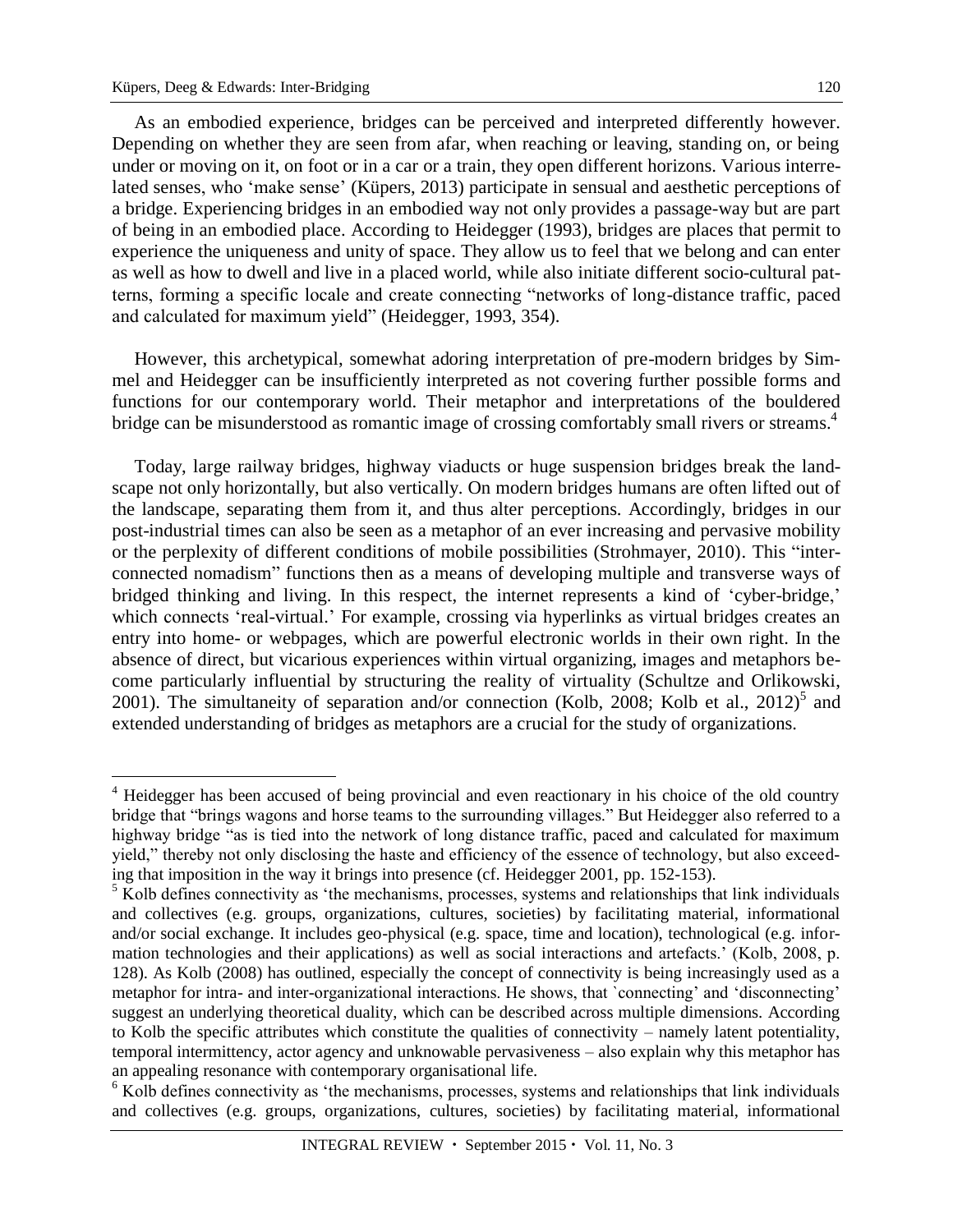#### **Bridge as Metaphor – Metaphor as Bridge**

Referring to the Greek origin "*metaphorikos*" – from the Greek roots "meta-," (beyond, across) and "pherein" (carrying over, or bearing), i.e. meaning transportation – metaphors are marking and making movements visible. Basically, metaphors are ways in which terms that originally apply to one domain are projected onto another domain in order to structure experience in a new way or to create an extended awareness.

Metaphors can be seen as part of developing a symbolic understanding (Cassirer, 1955) and vehicle for meaningful organising and communication in and with the world. In particular, drawing upon symbolic constructs helps to approach the relationship between subjective and objective worlds. As part of analogical reasoning, metaphorical thinking is a basic mode of symbolism that is a creative form effectuated through using and crossing of images. Metaphors give form to and transform or generate as well as mediate new meanings. As structuring and creative forming they constitute a capability for processing, comprehending and expressing embodied experiences.

Furthermore, a metaphor is a way of seeing a thing *as if* it were something else, thereby providing a bridge between two dissimilar domains (Lakoff and Johnson, 1980). Consequently, metaphors can enable bridging between abstract constructs and concrete things (Ortony, 1979) and between the familiar to the unknown (Hawkes, 1972). Likewise, bridges allow transverse movements from one distinct area to another. This refers to a crossing that relates to a fundamental spatial navigating in the world in which we live. By synthetically relating areas that would otherwise be separated, bridges are compelling communication media, philosophically as well as practically and bodily. This is why metaphor and theory building are so closely linked.

Lakoff and Johnson tell us that "metaphor is pervasive in everyday life, not just in language, but in thinking and action. Our ordinary conceptual system, in terms of which we both think and act, is fundamentally metaphorical in nature" (1980, p. 3). For them this metaphorical structuring has its basis in experience. "Metaphor is as much a part of our functioning as our sense of touch, and as precious" (Lakoff and Johnson 1980, p. 239). According to their 'experientialism' (1980) and 'embodied realism' (1999), all our abstract conceptualization and reasoning, as well as use of language that is our symbolic expression and interactions are tied intimately to our embodiment. Consequently, our bodily experience and embodied relating are constructing thinking, feeling, interpreting and acting through the bridging transfer of conceptual correspondences from experience to more abstract domains (Lakoff and Johnson, 1999).

Linked to image-schemes, metaphors are both constitutive of the structure of bodily experience, as well as emerge from the experiential (Johnson, 1987; Lackhoff & Johnson, 1999).<sup>7</sup> Met-

and/or social exchange. He shows, that `connecting' and `disconnecting' suggest an underlying theoretical duality, which can be described across multiple dimensions.

<sup>&</sup>lt;sup>7</sup> Lakoff and Johnson (1999) state that complex or abstract metaphors are primary metaphors that bring two distant domains-source and target–into correspondence with each other. The source domain is usually more physical or concrete, while the target domain tends to be more abstract and complex. Further, the source domain is made up of our fundamental orienting concepts known as image schemata or primary (deep) metaphors. Image schemata are experienced at the corporal level by manipulating objects and moving the body in space and time. A considerable part of our reasoning stems from projecting bodily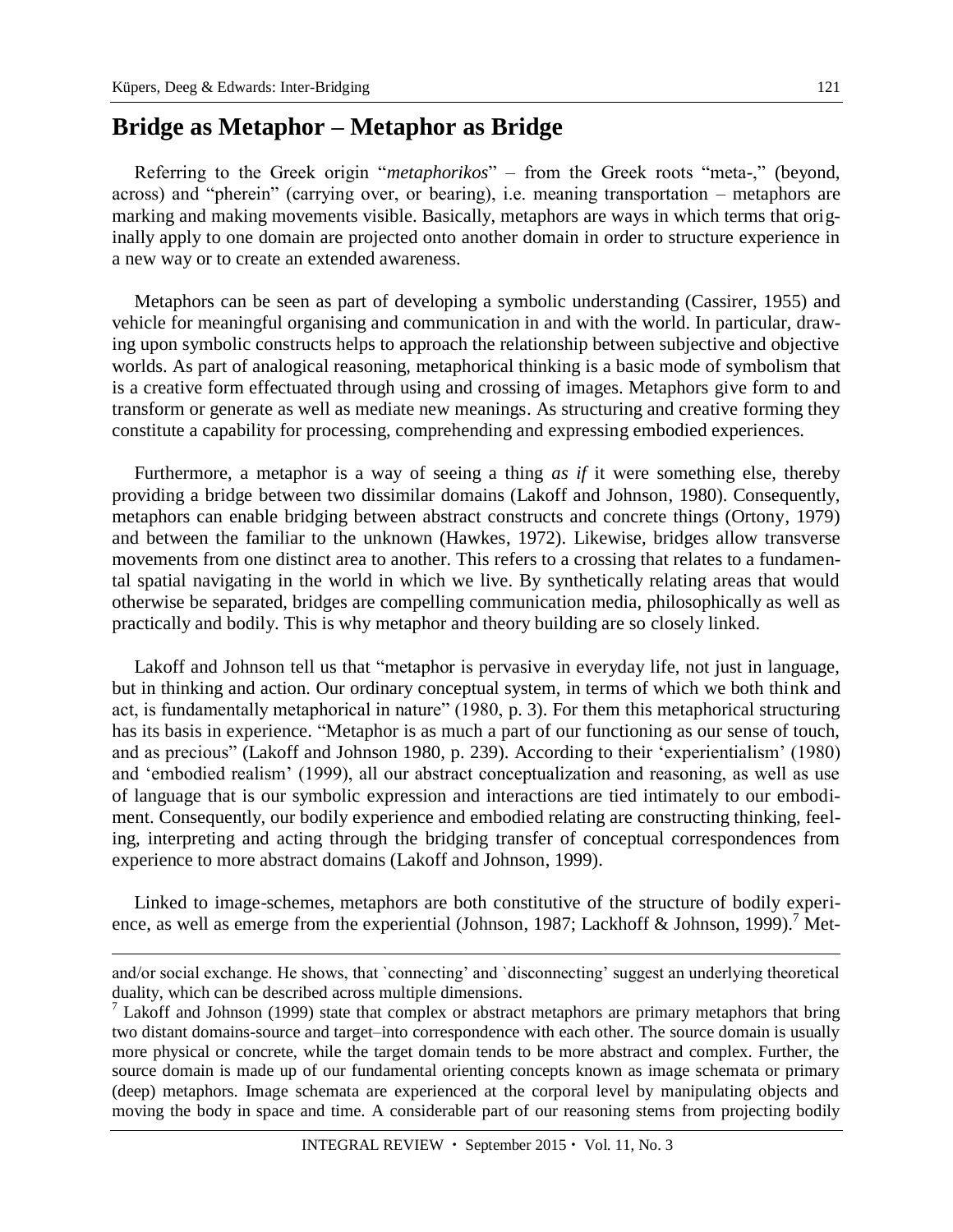aphors refer to an affective state that simultaneously invokes cognition, sensory and aesthetic responses. As one of their functions, an embodied metaphor translates an experienced reality into a perceptible 'object' that has emotive import as well as discursive contents. Additionally, this translational process is inseparable from the creative imagination that poetically co-creates the 'object'. In this way, metaphors mediate novel and even transcending meanings, thus are not reducible to either emotive utterance or rational discourse. Processing a form of emotional and imaginative rationality, metaphors allow bridging the gap between subjectivist and objectivist myths (Lackoff and Johnson, 1980, 193). Correspondingly, bridges are grounded in embodied experiences of human beings, whose bodily movements are related to the sensed experience of bodily engagement with objects (Lakoff and Johnson, 1999). This link to the bodily dimension may explain why bridges are such powerful and political figures of speech, action and interpretation (Winner 1980) as well as for carnal organisation studies and practices (Küpers, 2015).

# **Metaphorical Bridges and Bridging in Pluralized Organization Studies**

As metaphors generally play a central role in the development of thought and inter-individual sense-making, they provide also organizational members with an essential vehicle for expression and interpretation. They do so in particular in that they help to synthesize and integrate the complexities and ambiguities of organizational experience (Feldman, 1991; Inns and Jones, 1996). Furthermore, they allow the reframing of perceptions to "see the world anew" (Barrett and Cooperrider, 1990, 222). This inherently creative dimension of metaphors and stories may be the reason for the intensive use of metaphors in organization studies and their growing importance to research and theory building (Oswick et al., 2002; Cornellison et al., 2008). Part of the innovative potential of metaphors is that they remain incomplete, as they merely hint, suggest or imply and, by this, open up realms for imagination (Trice and Beyer, 1993, 99).

The use of metaphor in organization studies was initially inspired by the work of Morgan (1980, 1986), helping to overcome the dichotomy of the dominant mechanistic and organic approaches within the functionalist paradigm and revealing the impact of their taken-for-granted metaphors on theorizing. For Morgan (1980, p. 613), "an awareness of the metaphorical nature of theory may help to break down the false and restricting compartmentalization of inquiry and understanding which characterizes the conduct of modern organization theory." Moreover, he believes that the use of metaphor enhances the "capacity for creative yet disciplined thought, in a way that allows us to grasp and deal with the many-sided character of organizational life" (1986, p. 17).

Despite of the impact and potential of metaphorical approaches for MOS, their appropriateness has been contested. Accordingly, Grant and Oswick (1996, pp. 3-6) have pointed out some positive and negative aspects of metaphors. On the one hand, metaphors have a liberating poten-

and spatial image schemata onto abstract concepts. These image schemata are flexible enough to take on any number of instantiations in different contexts (Johnson 1987, p. 25). According to their embodied realism, "the locus of experience, meaning and thought is the ongoing series of embodied organismenvironment interactions that constitute our understandings of the world" (Lakoff and Johnson, 2002, p. 249).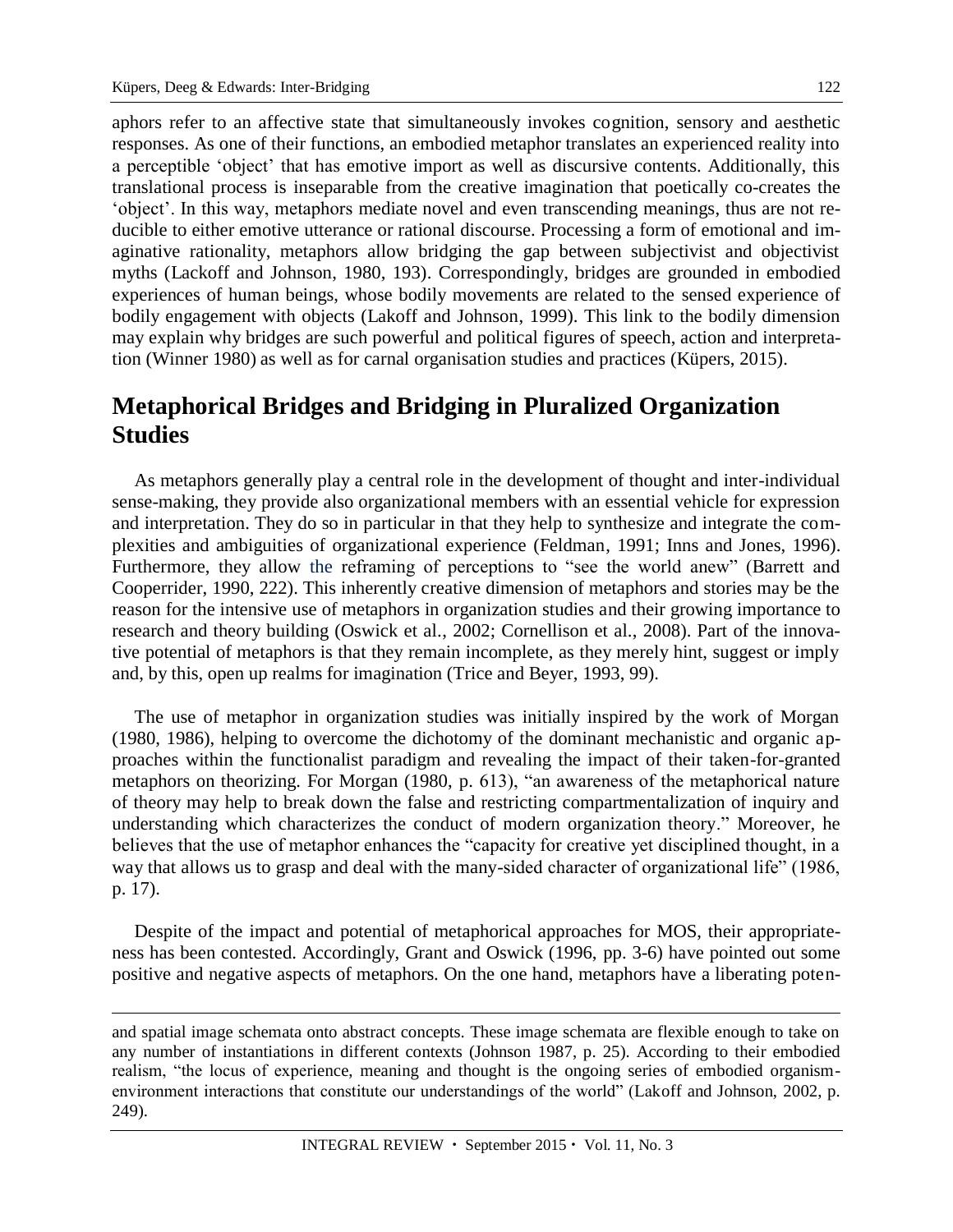tial*,* i.e. they help people to see things anew, re-interpret the known and facilitate learning. As such they can foster new experiences, experimenting and diagnosing, thus can serve as a valuable investigative tool. On the other hand, metaphors also have limitations (Morgan 1996, pp. 234-235; Ramos, 1978). For instance, they can be reified and used as ideological distortions, guiding users into biased directions. Particularly, coexisting incompatible metaphors can give rise to incongruences and conflicts among different fields within the discipline and various agencies, employing divergent metaphors for self-understanding, orientation, and direction (Sementelli and Abel, 2007, p. 659). Finally, their inherent ambiguity and imprecision renders it difficult to receive clear or precise results and evaluation of their effects.

Thus, metaphors always represent only "partial truths" (Morgan, 1996, 232), that may be biased or lack rigor, since they neither can be proved nor falsified. Nevertheless, metaphors create important insights into different organizational phenomena as they allow researchers to develop new meanings through an interactive process of 'seeing-as' (Cornelissen et al., 2005). For instance, the unique creative potential of metaphorical approaches has been shown in multiple studies on the role of metaphor in facilitating organisational change (Marshak, 1996; Pondy, 1983; Sackmann, 1989). Metaphors enable organisational actors to re-perceive reality in novel ways that can bridge the old state with the new. Or they are providing a bridge from the "familiar to the strange" (Pondy, 1983, p. 163), respectively to use something relatively unfamiliar. To take another example, ideas or images from evolutionary biology may spark new ways of thinking about something familiar like business strategy (von Ghyczy 2003, p. 89). Metaphors are highly relevant for change and movement in organisational settings as they influence social actors' mind sets, in terms of how and which thoughts, feelings and actions occur. In this regard, Heracleous and Jacobs (2006) pointed out that bridges serve as orientational metaphor. They revealed that spatial proximity symbolizes organizational relatedness or directional uniformity represents coherence as well as similarity in spatial level stands for a sense of belongingness or solid physical connections functions as symbol for smooth organizational relations. As bridges and bridging are related to such spatio-temporal dimensions and dynamics they offer a rich metaphorical linkage that is relevant for interpreting organisational life-worlds.

Metaphors mediate space both through imagery and the manners of reality-changing processing by changing language and recontextualising events (Waistell, 2006, 2007). In particular, bridges and bridging can be regarded as metaphorical mediators*.* Relationally, mediation is what stands, comes or moves between things that are seemingly otherwise separated or opposed. As metaphorical mediators, bridges are not only a static 'betweenness,' but are always already 'gobetweens' that is in movement. Therefore, the crossing-over of bridges and bridging refers to an intermediary function, which relates dynamically between contents and worlds. Consequently, bridges serve as a milieu or mid-place of communication (Serres, 1982). Ultimately, there is no message or communication possible without such a middling context or channel. In any dialogue there must be some form of contact, which enables the communication to take place. This can be material, for example a meeting-place, a postal service or a techno- and socio-material network as well as in immaterial forms as a discourse with rules. The middle or in-between can also be a combination of material presence and immaterial spheres, like a con-ference, which is literally a bringing or carrying together both at once. Thus, all the work of communication is a sort of bridge-work, made for the spanning of gaps or traversal of stances and distances. However, intermediated communications may also mean mistelling, mishearing, and misapprehending. These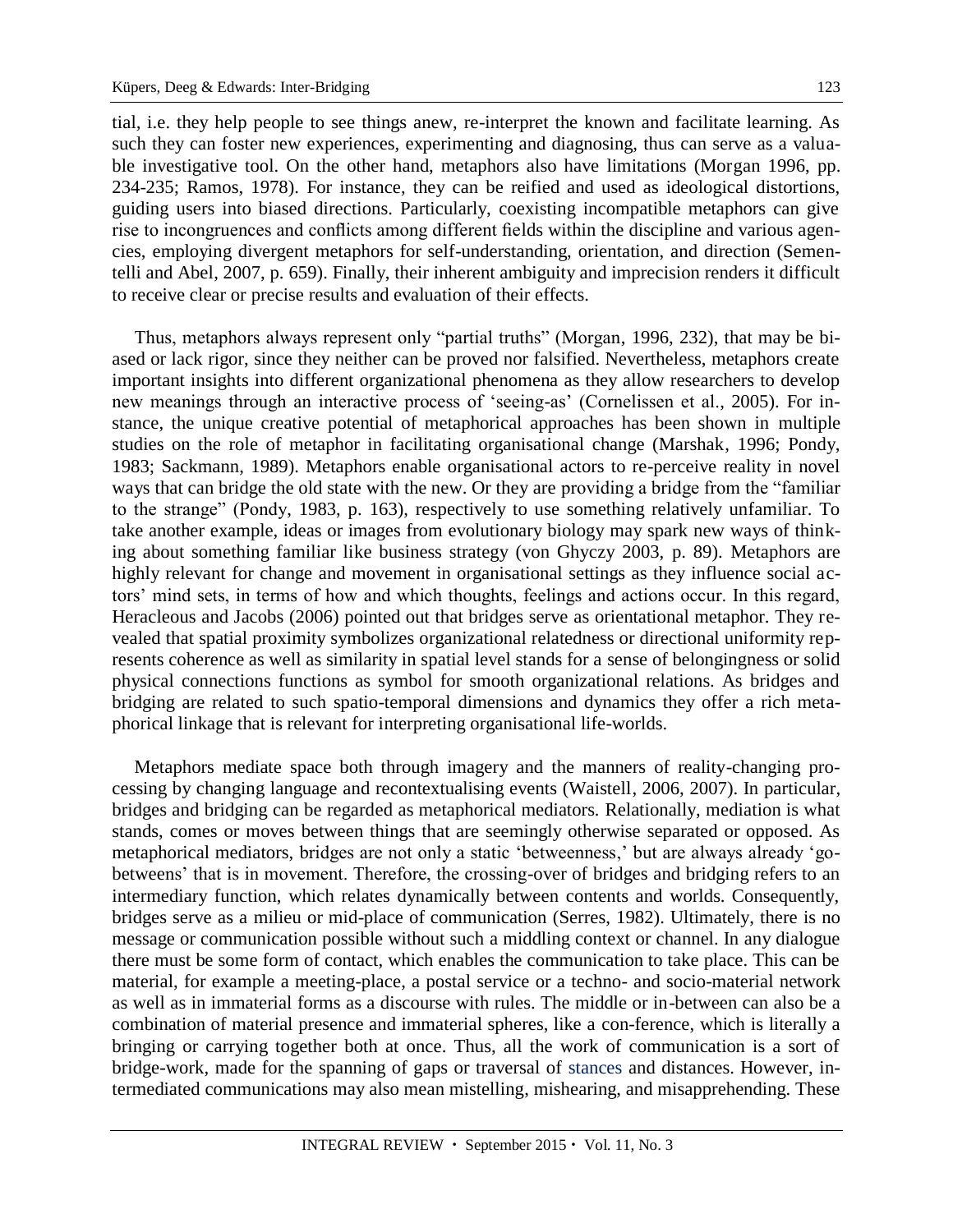cases refer to mediations or practices of mediators in which biases, errors and distortions occupy, overrun or obliterate, thus rendering various interferences.

With new techniques and/or media of communicational bridges, organizational members are faced with a world without addresses that correspond to unique and determinate sets of coordinates in the physical world (Serres, 1994, pp. 205-206). Correspondingly, it makes more sense to look out for the bridge between two ends within a continuum, than to singular poles. The mediating qualities of bridges and bridging as generative metaphors yield new perceptions, interpretations, explanations and inventions in organisational practice (Schön, 1979, p. 259). In this way they are offering alternative ways of looking at an existing situation or possible conceptualisations.

During the last decades many researchers have been debating intensely whether the coexistence of many research paradigms has been beneficial or detrimental to the development of MOS. While the debate between proponents of unification or pluralism is not settled, there are disadvantages to an ongoing non-integral pluralisation. In particular, the field of pluralised organization studies is facing traps of specialisation and fragmentation (Knudsen, 2003, pp. 263-264). The *specialization trap* is a situation, where the further elaboration of dominant research programs suppresses the search for heterodox explanations. This strategy of exploitation provides faster and safer returns on efforts than the exploration of entirely new and hence uncertain areas. As a consequence, exploratory activities are rather scarce. In the long run, this limits a discipline's potential to adapt to new and unpredictable situations and developments. The *fragmentation trap* is, in contrast, characterized by a constant search for and creation of new theories, methods and research topics rather than elaborating or extending existing ones. As a consequence, the pace of development is too fast to evaluate each contribution properly and to integrate new positions into coherent knowledge structures. Manifold activities of exploration may then lead to an arbitrary, haphazard accumulation of knowledge. Accordingly, new contributions are not integrated with the existing knowledge, as their relationship to other theories is not clearly connected or assessed. This undermines the potential to use existing positions for the development of innovative engagement and contributions.

This problematic status of theory calls for an integral reasoning and frameworks for bridging various positions in a more comprehensive way (Küpers and Edwards, 2008). When disjointed divisions and contestations prevail, generative metaphors, such as bridges and bridging as metamorphorizing activity, are helpful for enhancing a development towards integration. The following outlines some perspectives on how bridges can be transition zones for connecting paradigms from an integral pluralist or syn-integral orientation.

### **Bridges as Transition Zones for Paradigms**

We have argued that any attempt to develop integrated perspectives has to deal with the problem of pluralism in MOS. Adopting a meta-perspective (Dewulf et al., 2009) is one important aspect for addressing this issue. As Goia and Pitrè remark: "Comparing and contrasting diverse paradigms is difficult when confined within one paradigm; looking from a meta-level, however, can allow simultaneous consideration of multiple paradigms and their transition zones" (Gioia & Pitre, 1990, p. 595).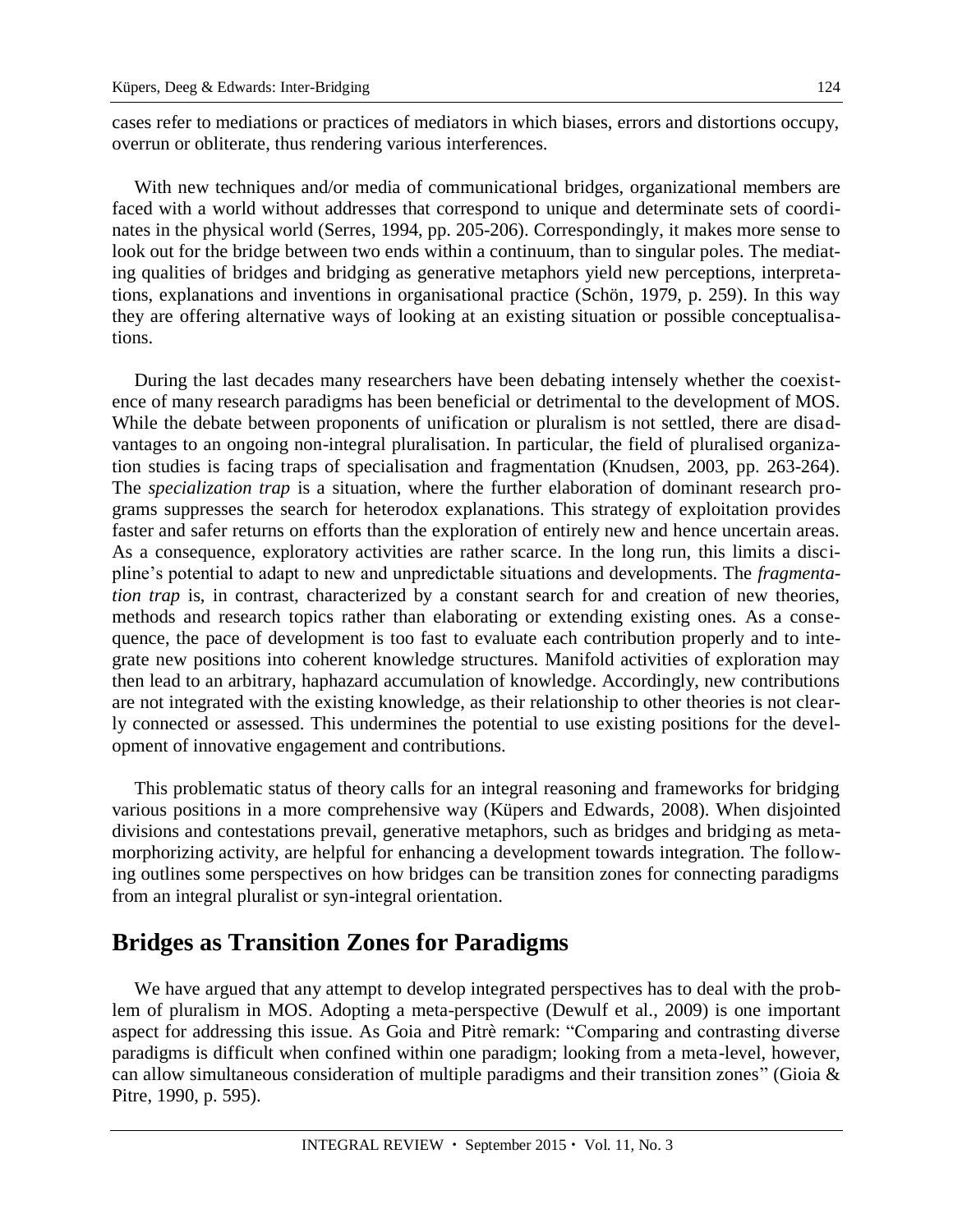125

The postmodern distrust of meta-positions is understandable given the problematic assumptions that often accompany such views, but the point put forward by Gioia and Pitrè is different. Their assumptions are of valuing pluralism or taking diverse meta-level positions and of retaining marginal views (Gioia & Pitre, 1990). Questioning the assumption that there are no connections between paradigms can open up re-searching for multiple overlapping or connecting areas (Gioa and Pitrè 1990, p. 592; Schulz and Hatch, 1996, p. 534). Such approaches would not try to fuse or merge, but to relate and negotiate between conflicting positions. They concern for example objectivist and subjectivist approaches or positivistic and anti-/post-positivistic orientations in organization research.

The adoption of a meta-paradigmatic perspective has three important implications (Dewulf et al., 2009, p. 180). First of all, it values separate paradigms as independent, yet fruitful and coherent perspectives. Second, the simultaneous consideration of more than one perspective offers chances for mutual learning, especially by revealing tensions as well as analogies, thus fostering new research questions. Third, concentrating on the permeability of paradigmatic borders and zones of transition can be detected, where different elements might be combined or reconfigured towards rendering novel insights or findings. An illustration of this threefold use of the bridging metaphor can be found in the work of Aram and Salipante and their article on "bridging scholarship in management" (Aram & Salipante, 2003). First they consider separate and contrasting research perspectives of the "particular and the general," "experience and theory," "the implicit and the explicit," and "induction and deduction" (2003, p. 189). Second they develop new research questions and learning opportunities and explore "the potential for a philosophy of science and a process of inquiry that crosses epistemological lines by synthesizing [separate epistemologies]" (2003, p. 189). Third they develop bridging themes that retain but also reconfigure conceptual elements to develop new insights and "new communities of knowing toward the production of relevant and rigorous management knowledge" (2003, p. 189).

In order to (re-)construct such transitional zones, we propose an integral pluralism framework as a bridging concept*.* By this we mean, a bridging in which different elements or positions are not reduced or subsumed into each other. Rather, they are a seen as contributing their own insights to a more comprehensive understanding. This integral orientation permits bridging between paradigms as well as between micro-, meso- and macro-levels of analysis and their interplay. In this sense, bridging is a meta-theoretical integration practice that mediates between theories, concepts, findings, and interpretations. Consequently, integral bridging can link seemingly contradictory, opposed or divergent positions and perspectives by creating more comprehensive and revealing understandings. For example, Gioia and Pitre offer a kind of proto-integral bridging of the gap between the interpretivist and functionalist paradigms by stating: "In the interpretive paradigm, which presumes a subjective reality, we saw that theoretical discourse often takes place in terms of structuring. If any bridge is to be drawn with functionalism, which presumes an objective reality and, thus, objective social structures, some connection must be made between these concepts" (Gioia and Pitre, 1990, p. 592).

#### **Holonic and 'Syn-integral' Bridges/Bridging**

As has been argued, the bridge/bridging metaphor can serve as a powerful embodied tool for a more integrated understanding of pluralised organisation theory and practice. Building on this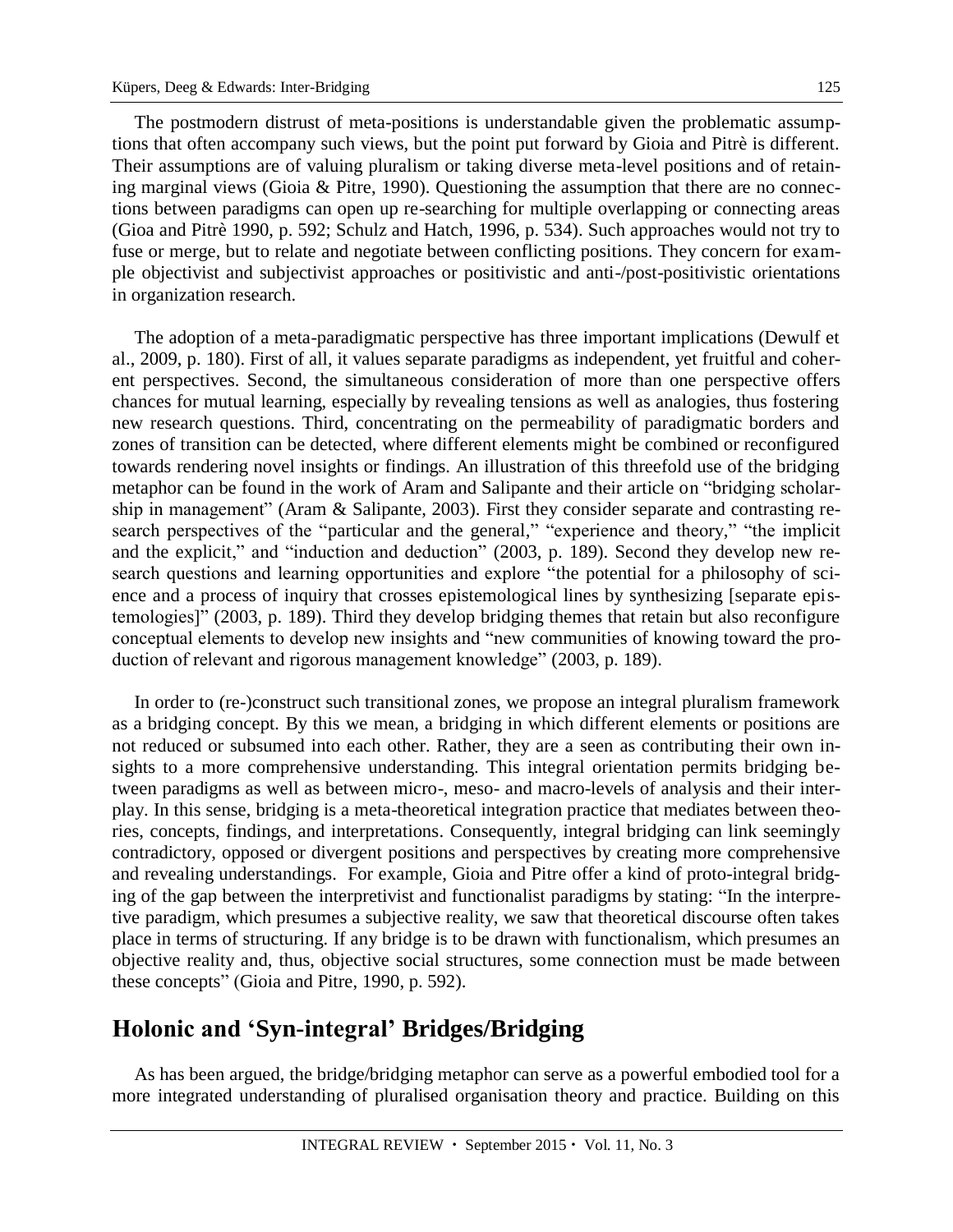idea, we now outline some post-dualistic perspectives on understanding bridges and bridging. First, we describe specific holonic and synthesising qualities of bridges and bridging as interrelational practices. In our view, a holonic understanding is helpful for seeing how dualistic perspectives and approaches are partial or at least limiting in their impact. Specifically, a holonic perspective is one that adopts a systems view of nested relationships between the system's elements (Checkland, 1988). In other words, holons are constitutive 'entities' that are both wholes and parts of bigger wholes at the same time (Koestler, 1967). This means that holons are simultaneously autonomous and dependent, as they are characterized by differentiation (generation of variety) and integration (generation of coherence). This permits both analytic and synthetic approaches to be taken towards understanding organisational phenomena. Accordingly, a holarchical system refers to a nested [hierarchy/](http://en.wikipedia.org/wiki/Hierarchy)heterarchy of [holons](http://en.wikipedia.org/wiki/Holon_%28philosophy%29) (Edwards, 2005). As a form of organising, such holarchical order is especially relevant for the increasing number of decentralized, self-organising processes and its theorising.

A holonic understanding of bridges and bridging is useful for the non-reductive integration of different conceptual lenses. Such approach enables portraying complex realities and relationships involved in bridging diverse phenomena and dimensions in organisation theory and practice. Methodologically, using a holonic orientation and its integrative potential, demands a comprehensive multi-level analysis that takes subjective, inter-subjective and objective dimensions of bridging into account. Interrelating different and specific, but interconnected, processes of interior and exterior as well as individual and collective dimensions, accommodates relevant perspectives of what an 'appropriate' integrative bridging requires. Such orientation provides a base for understanding the syn-integral qualities of bridges as mediating and dynamically synthesising various theoretical and methodological perspectives in MOS. This syn-integral orientation contributes to overcoming the isolation of opposed positions as well as the prevailing practical and methodological reductionism (Küpers and Edwards, 2008).



As shown in Figure 1, we suggest that the metaphors of bridges and bridging can communicate synintegral meanings that are increasingly relevant for MOS as they contribute to overcoming the isolation of opposed or compartmentalized positioning, because bridging connotes connection without subsuming one locality into another. Figure 1 depicts how bridges form networks of connection and connecting patterns between views (Cilliers, 2001).

#### **Figure 1: Bridges as links in a syn-integral network of connections**.

In this way, syn-integral approaches correspond to the need for overcoming 'dichotomous thinking' with its formation of 'false binary oppositions' (Tsoukas, 2000) and its either/or logic, for example when coping with change (Beech and Cairns, 2001). A syn-integral orientation con-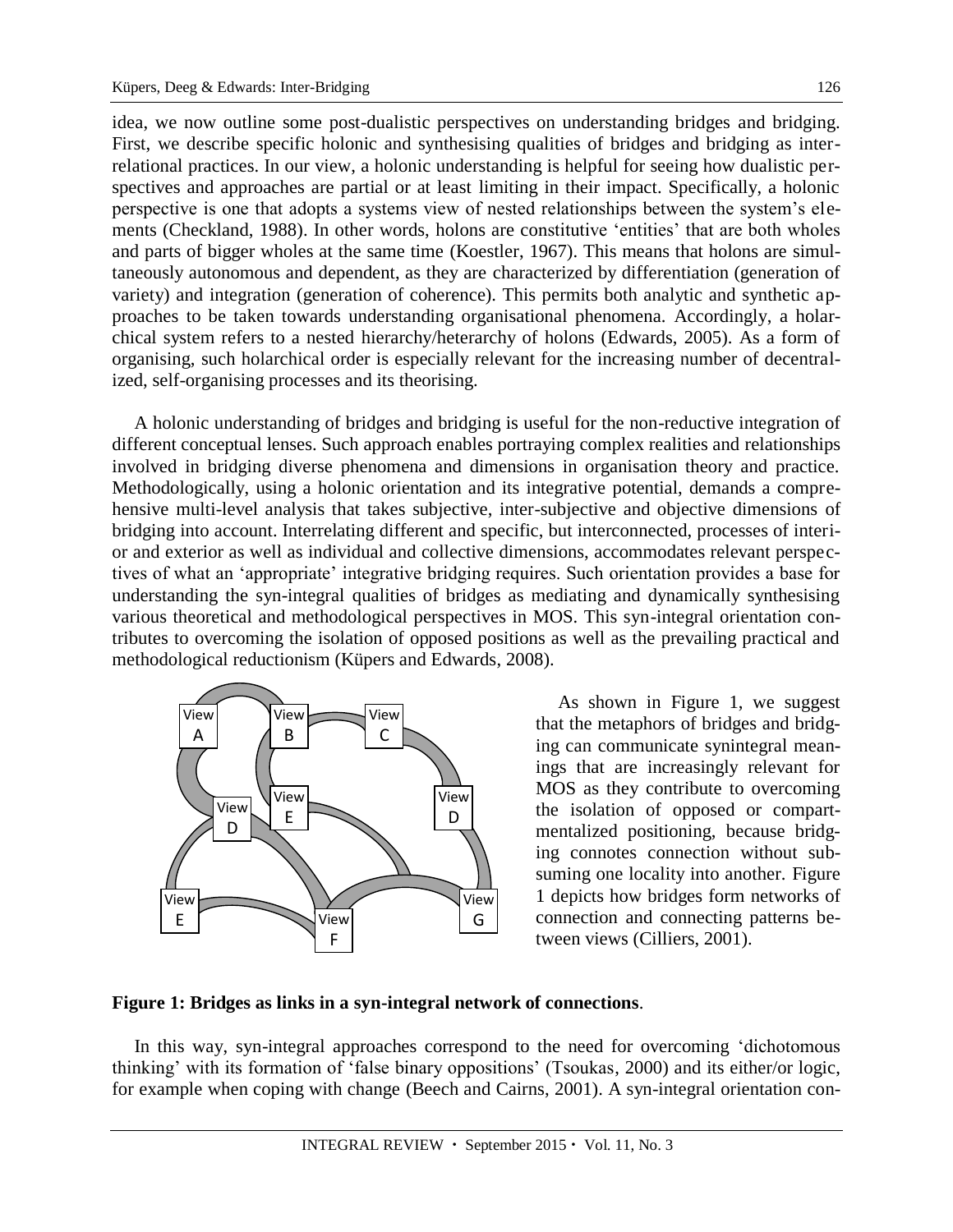siders ways on how relational dimensions are 'in sync' to each other, including divergent and convergent dynamics. Correspondingly, syn-integrality exhibits a potential to explore interrelational and transformational processes with their dynamically interwoven individual and collective agents and agencies in organisational life-worlds.<sup>8</sup>

Close to this syn-tegrality is the cybernetic model of 'syntegrity' (Beer, 1994), which refers to a form of non-hierarchical problem solving in teams particularly through informal talk and facilitation. However, 'syn-integral' bridging, as suggested here, goes beyond the group-level and focus on problem-solving, as it tries overcoming the limits of the underlying cybernetic system approach. Nevertheless, a 'syn-integral' approach agrees with the basic Gestalt-idea of synergy. For such Gestalt-approach the properties of a whole are greater than and distinct from the added or combined features of the parts.

'Syn-integrality' resonates in particular with the idea of 'tensegrity' as this concept refers to the integrity of structures as being based in a synergy between the inseparable and balanced components of tension and compression (Fuller and Applewhite, 1975). Accordingly, a 'synintegral' orientation follows Buckminster Fuller's architectonic principle of efficiency in the construction of design of things. 'Syn-tegration' achieves maximum stability, robustness, and quality of outputs with a minimum of inputs, thus doing more with less. Instead of using compression, 'syn-integral' bridging achieves stability by the distribution and concurrent application of tension and pressure on the entire bridge and in relation between its poles. Thus, the integrity of the structure is determined by the distributed tensile stress of the entire system. This tensile integrity or in short 'tensegrity' is summarized as "a structural-relationship principle in which structural shape is guaranteed by the finitely closed, comprehensively continuous, tensional behaviours of the system and not by the discontinuous and exclusively local compressional member behaviours" (Fuller & Applewhite, 1975, p. 372).

'Tensegrity' has many suggestive implications for more effective configurations (Judge, 1979). Such tensile structures make explicit the value of having discontinuous or antagonistic relations between concepts embedded in a continuous mutually supportive network of relationships. As dynamic figurations they reveal how an appropriate combination of properly positioned elements can give rise to a totally unsuspected structure of stability. Interestingly facilitating communication between all parties involved in these structural configurations is not the only way forward, even if it seems feasible in practice. Furthermore, tensegrity suggest that much may be accomplished by ensuring a supportive relationship with neighbouring nodes. This can be accomplished provided that a position is challenged by appropriate opposing nodes. Remarkable these tensile structures have empty centres. Correspondingly, every point is visible and connectable from every other, suggesting a desirable form of transparency. Critically, this raises questions about and inhowfar it is desirable to whom, and in what sense. For example, open offices,

<sup>8</sup> To understand what 'syn-integral' and 'syn-tegral' bridging in particular means it can be critically contrasted to *synergetics*, which represents an interdisciplinary science explaining the formation and selforganization of patterns and structures in open systems far from thermodynamic equilibrium (Haken, 2004). In contrast to this system approach for which self-organization means that a complex system achieves its spatial structure and/or functions without specific interference from agents outside the system, 'syntegral' orientation includes the possibility of active agency. Although being part of a holonic embedding system, individual and collective agents can be bridges and actively bridge between elements.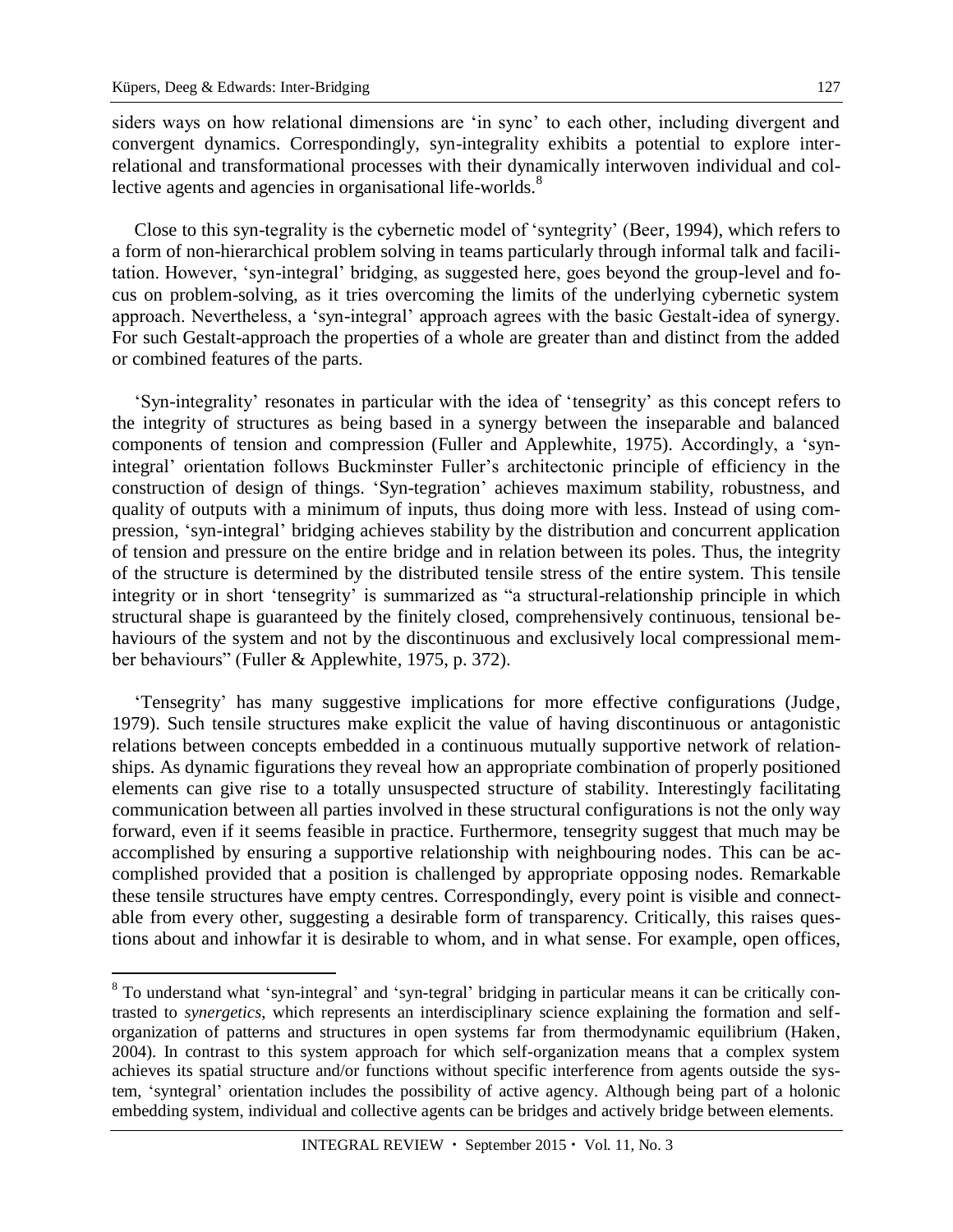in which everyone is constantly visible to everyone else, may lead to a panopticonism (Bart, 2005)**.** For a tensegrity-oriented approach the centre is a virtual one, rather than being occupied by some dominant body, individual, concept or value. Furthermore, such structures also imply a range of global transformations through which the set of concepts or policies can grow to encompass greater variety.

While tensegrity – the simultaneous occurrence of tension and pressure – can be observed in nature, applying the principles to social systems, like organizations, may lead to a 'synergistic tensegrity' or 'syntegrity.' Such integrity, as being 'in tensile sync' enables an optimum crosslinking between parts, e.g. members of a team, who are sharing knowledge.

Moreover, an optimum-orientation towards syn-integral connectivity includes also disconnectivities, for example interruptive agentic acts in mediated work (Wajcman and Rose, 2011). Thus it considers conflictual dis-connection within the inter-relational spheres in which they occur. Therefore syn-integral bridging does not follow the ideas of a metaphysical harmony, nor an underlying unity-oriented ideal(ism). Rather, it embraces demands of diversity, complexities, intricacies and ambiguities of bounded organizational realities as well as its theoretical and empirical investigations. Such an orientation towards integral passages in the spirit of 'syn-integral ity' allows not only dealing with conflicts, dilemmas, paradoxes and pathologies of organization in a creative way. It also contributes to a more comprehensive rendering of individual, group-related and organizational sur-plus within a 'bounded integrality' (Deeg et al., 2010).

Taken all together, a holonic and syn-integral bridge-building represents an adequate metatheoretical and practical approach for recognizing and dealing with multiple perspectives, while being open for productive irritations, and creative responses. Furthermore, it enables a more effective and sustainable 'trafficking,' in that it provides a base for meaningful communications and bridging between various interdependent realities in organisations and beyond.

#### **Bridges and Bridging the In-between… Bridges on the Move**

Based on the outlined integral, holonic and syn-integral orientation, the following analyzes some perspectives on the role of an inter-relational 'space in-between' (Bradbury and Lichtenstein, 2000). On the one hand, integral and syn-integral qualities of bridges and bridging are themselves mediating in-betweens. In this way, bridges not only bridge between, but also create an *in-between.* This in-between can be interpreted as a bridging milieu, a sphere and process in and through which the bridging takes place. Applied to organisational theory and practice, this in-between as bridge is co-constituting and entailing as well as enabling to inter-relate multiple realities and individual and collective dimensions in organisational life-worlds. This liminal bridging moves between concepts, categories and paradigms of thought and forms *of* practice not 'in' them (Chia, 1996, p. 142). It is this relational realm of in-between, with its gaps or interstices and therein unfolding 'in-tensions' (Cooper and Law, 1995), which is the medium for meaningful syn-integral theories of organisations. Moreover, the in-between – interpreted as ongoing processes of becoming (Tsoukas and Chia, 2002) – serves as the source for creative and social experiences and realities. By recognizing the primacy of relational processes, these become 'form-in-media' (Küpers, 2011), in which bridges are continuously co-created and changed in the course of being built and functioning.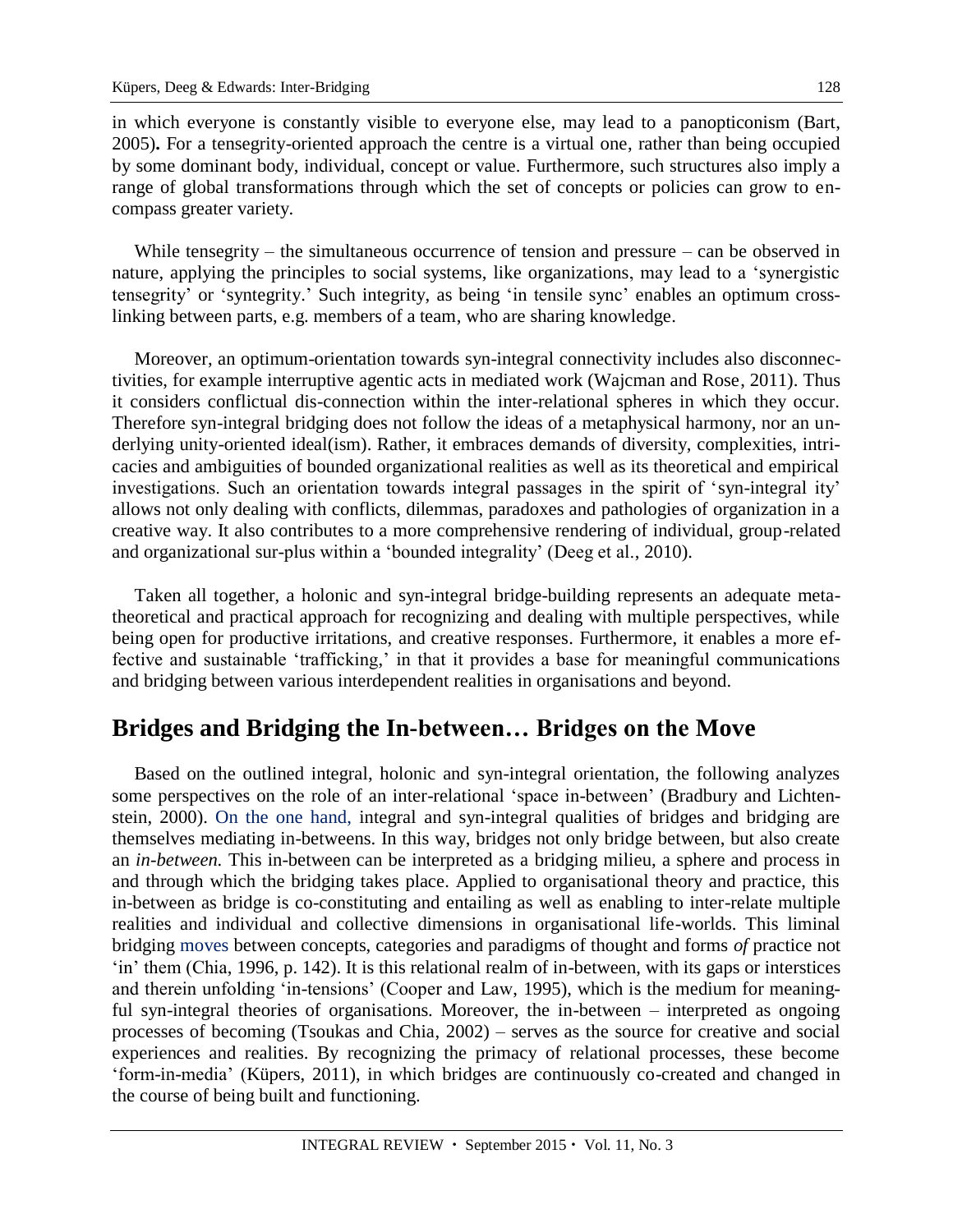Corresponding to these perspectives on the in-between, the metaphors of movable bridges and flowing bridging can be used for illustration. These process-oriented images refer to alternative forms/media-connections in that they reveal or re-present organizational processes as relational, emergent patterns of association, accomplished performances or as ongoing movements (Putnam and Boys, 2006; Taylor and van Every, 2000). For thinking of bridges and bridging as moving media, ferries come to mind that, while serving as moveable transport vehicles, often replace stable bridges. Or we could think of air-bridges that function as movable connectors for passengers.

Following Deleuze and Guattari (1980), emerging 'rhizomatic bridges' can be thought of that allow multiple horizontal and mutual connections that are growing into swinging radial ways. Importantly, a rhizome-bridge has no beginning or end, but is always in the middle, between things. With these qualities, any point of a bridging rhizome can be connected to any other (Deleuze and Guattari, 1980, p. 7). Thus, rhizomatics reinterprets bridges as dynamic, heterogeneous and non-dichotomous, open-ended places, pathways and lines of flight that is deterritorialized structures, through which nomadic movements can take place (Chia, 1999).

When engaging with metaphors of moveable bridges it may make bodies, feelings and thinking move, thus serving as media for reflecting 'beings' and facilitating different forms of becoming, that is, unfolding, emergence and transformation (Tsoukas, 1991). As being inter-relational milieus and processes, bridges and bridging moves are spheres and practices of transition. Bridges become living third spaces, inter-places and zones of "interplay" (Schultz & Hatch, 1996) in contrast to being static positional or instrumental resources. Accordingly, as spatial and temporal in-between, bridges and bridging serve not only for coming from one point to another, but help to overcome thinking in points at all. Subversively, they are inviting, guiding, going to, and dealing with post-dichotomous in-betweens of theorising and practicing organisation. When inbetween spaces of bridges are those, 'where differences unfold differences, in-between, insideoutside, formal-informal, old-new etc.' (Clegg and Kornberger, 2006, p. 154) occur, then considering requisite suitable levels of connectivities<sup>9</sup> and bordering or borderland strategies suggests metaphorical borderlands, particularly for reconnecting of theory and practice (Tyler, 2009),<sup>10</sup> open up for more creative forms of organising.

<sup>10</sup> Instead of using binary, two-shore-oriented metaphor of gaps and bridges, Tyler (2009) suggests metaphorical borderlands particularly for reconnecting of theory and practice. Following Anzaldúa (1987), the concept of a borderland refers to a psycho-social territory, which span and include the boundary, thus

<sup>&</sup>lt;sup>9</sup> Requisite connectivity is the state of having robust and reliable communication and/or transportation media/modes, with operable alternative work-around options, so that contact may be initiated or maintained at the rate, richness and intensity that we desire for a given task or social outcome" (Kolb, Collins and Lind 2008, p. 182). Accordingly, requisite connectivity refers to a threshold state of having an appropriate level of connectivity, one which enables effective performance of a given task or social outcome. It marks a middle ground and can be distinguished from states of too little or too much connectivity. At the one extreme is a state of hypo-connectivity, where there is insufficient connectivity for the demands of the situation. For example, in distributed teams when teleconferencing facilities are not available, and/or time differences and geographical distance make face-to-face contact problematic, a team may report suffering from hypo-connectivity. The other extreme is a state of hyper-connectivity, in which high levels of connectivity are detrimental to performance. As such, effective and efficient performance requires that individuals, teams and organizations achieve and maintain a state of requisite connectivity, while avoiding the pitfalls of the two counterproductive states of hypo-connectivity and hyper-connectivity.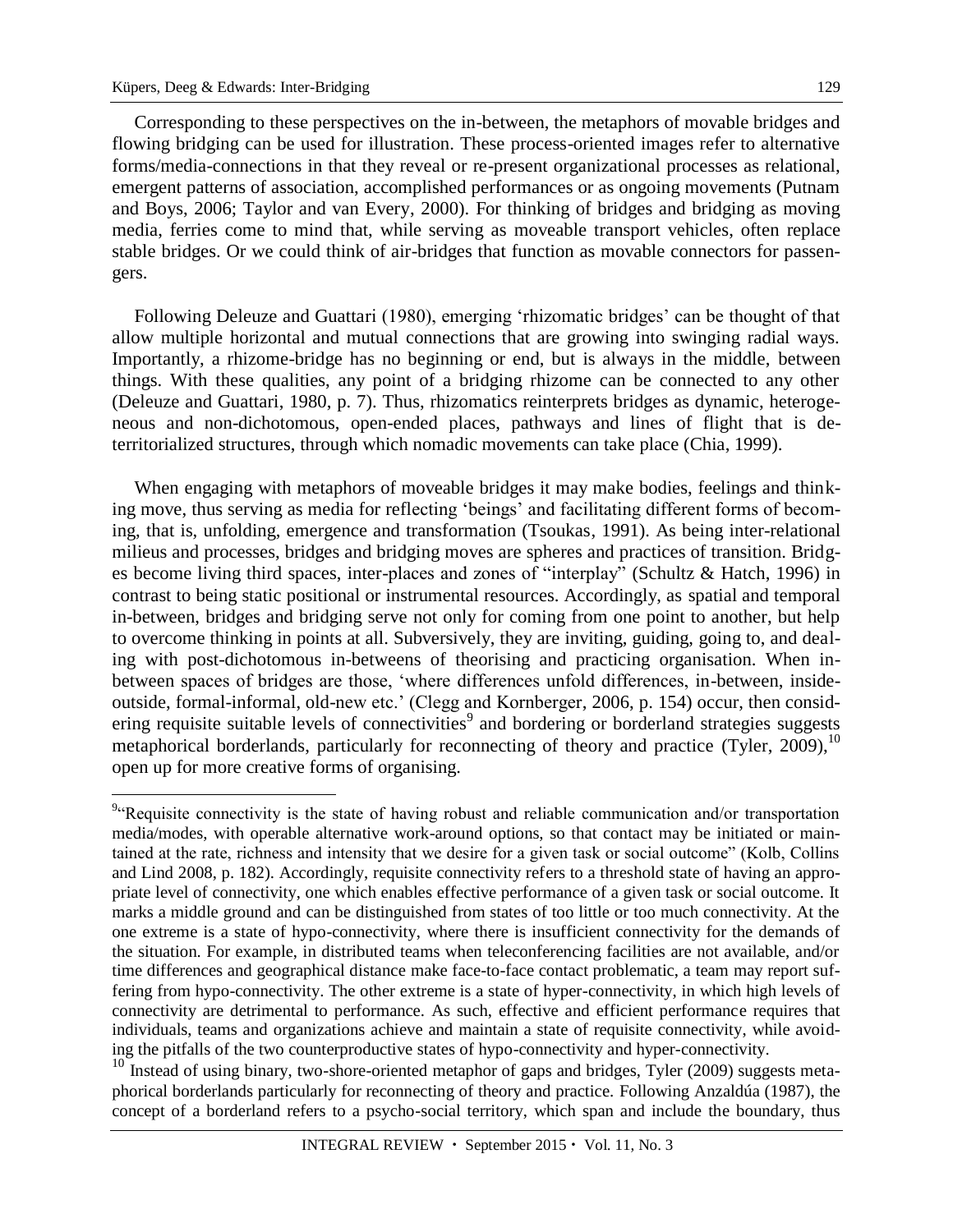Such a radical understanding of the relationality of bridges as dynamic connectivity helps understanding practices of organising as decentred inter-relationships. Interpreting organizational phenomena as dynamic constellations of relationships allows us to see that they cannot be substantively fixed. Organisational spaces are connected via shifting clusters of variable elements throughout a non-centred, configured lattice. This distributed mesh processes what could be called 'inter-bridging' that is moving in dynamic sets of forms and relations within an 'interworld' as a shared 'inter-mundane' place (Merleau-Ponty 1995, p. 269). In turn these formations and relationships are situated within and influenced by powerful historical, embodied, emotional, cognitive, social, and structural dimensions.

Conceptually and practically, such 'inter-bridging' provides renewed possibilities for developing richer, more contextured understandings and transformative enactments of holonic and syn-integral processes in organisations.

#### **Implications for Organization Studies**

The integral and syn-integral metaphor of brides/bridging challenges the commonly assumed status of incommensurability among MOS research paradigms. It enables perspectives of interplay and connectivity that transcend the incommensurability argument. Opposing approaches can be considered by juxtaposing them which illustrates their representational nature and logic. By encompassing various research directions, a syn-integral approach, as outlined before, provides a more accommodating framework that corresponds and helps to respond better to the plurality and complexities of organizational phenomena, including discontinuities (Deeg, 2009). In this regard, syn-integral thinking may reveal connections of seemingly disparate, but interdependent facets of issues under study. The syn-integral nature of bridging metaphors offers pathways for overcoming binary arguments in which 'either-or'-antinomies foster sub-complex black-or-white views. Instead, a post-binary syn-ingral approach sees opposite orientations as co-determined, as mutual, complementary and interconnected positions. A re-examining and questioning of fundamental assumptions of various practices and theories from a syn-tegral perspective, enhances forms of unfoldment and learning that elevates theory-building. This in turn may protect researchers from becoming trapped within an isolationist view or a limited range of conceptual possibilities. The very move of crossing diverse boundaries represents is an actual practice of (meta-)theoretical bridging. By unearthing connections and establishing new ones (Molz and

helping (a mestiza-consciousness) to dissolve, rather than overcome dualities. For a borderland perspective "the bridge is replaced by buoyancy, by flow" (Tyler, 2009, p. 533). In this borderland contradictions are sustained and become a creative force for new connections between people and ideas. Furthermore, the borderlands metaphor possesses creates and atmosphere and has the "power of sustainable engagement, a mixing and a blending that results in the emergence of novelty" (Tyler, 2009, p. 532).

 $11$  Instead of using binary, two-shore-oriented metaphor of gaps and bridges, Tyler (2009) suggests metaphorical borderlands particularly for reconnecting of theory and practice. Following Anzaldúa (1987) the concept of a borderland refers to a psycho-social territory, which span and include the boundary, thus helping (a mestiza-consciousness) to dissolve, rather than overcome dualities. For a borderland perspective "the bridge is replaced by buoyancy, by flow" (Tyler, 2009, p. 533). In this borderland contradictions are sustained and become a creative force for new connections and sustainable engagement between people and ideas.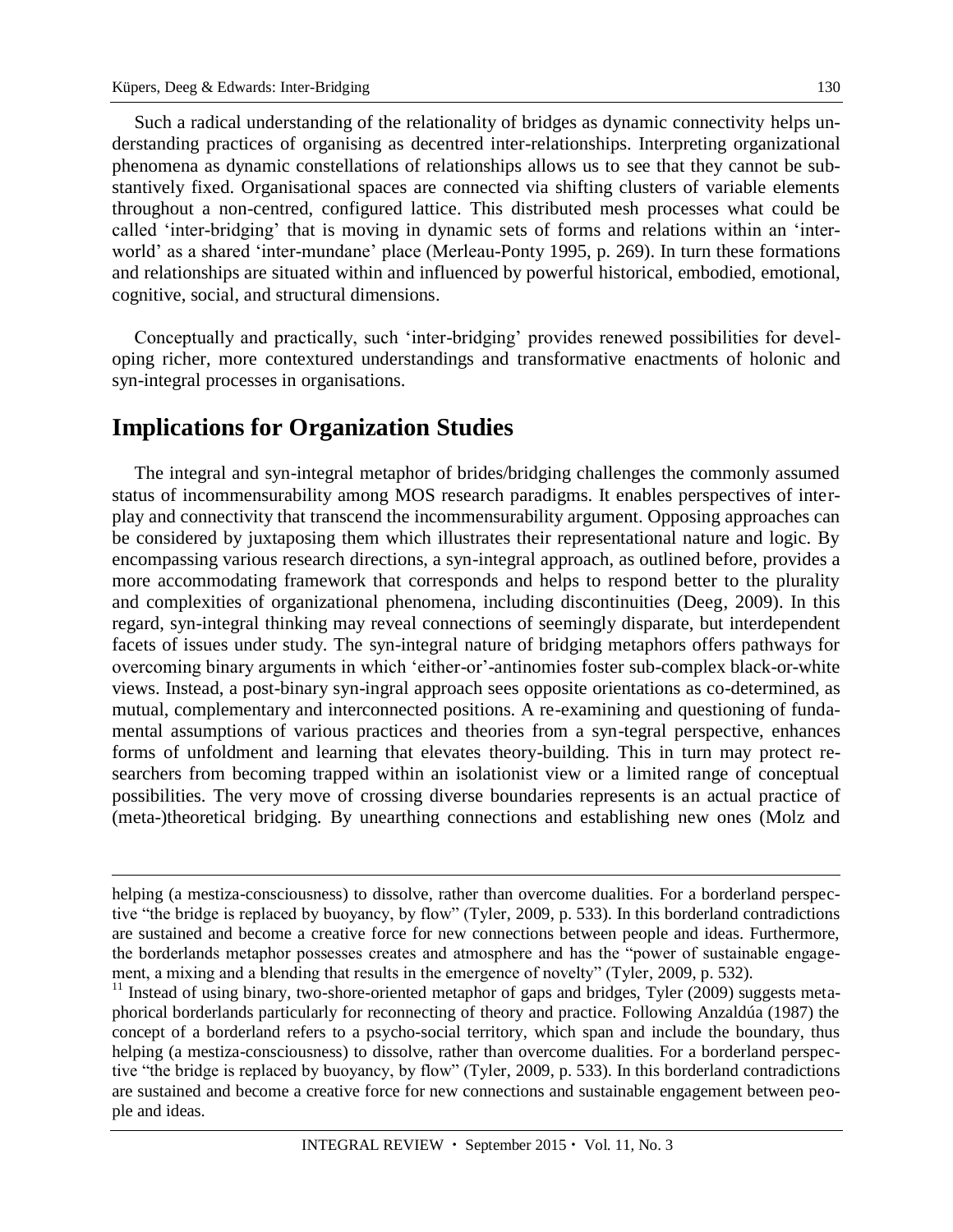Edwards, 2015), this bridging endeavour show inter- and transdisciplinary ways to cross, thus to advance creative pathways.

Radicalising the idea of an "inter-disciplinology" (Bahm, 1980) that crosses disciplines and forms of knowledge, such bridge-crossing requires the cultivation of a relational taking of perspective. Such "inter-perspectivity" (Giri 2002, p. 106) is using an inter-relational approach, that includes and interrelates multiple perspectives. To cross boundaries does not mean to espouse a single encompassing truth, to fix the one, supposed best (meta-)orientation or methodology, nor to justify the dominance of a certain worldview. Rather, an integral meta-theoretical research recognizes and values, different levels, pluralism and diversity. Due to its inclusive character, various paradigms, theories, methodologies and insights can then find their place in a broader scheme. Importantly, an integrated meta-theoretical bridging view does not promote eclecticism, but favours a nested holarchy of knowledge. With its meta-paradigmatic orientation and holarchical knowledge, an integrated modelling encourages awareness of theoretical and methodological alternatives. Integral bridging facilitates discourses and/or inquiries and interplays across paradigms, hence fostering greater understanding within pluralist and even paradoxical organizational contexts (Lewis and Kelemen 2002, p. 258). At the same time, bridging between shared patterns and platforms for communication contributes to developing constructive, useful and emancipatory knowledge (Molz and Edwards, 2015). Eventually, such bridging may also help to close gaps between academic research and organizational practice (e.g. Saari, 2007; Kieser and Leiner, 2009; Hodgkinson and Rousseau, 2009).

#### **Conclusions**

 $\overline{a}$ 

This paper argues that the bridge/bridging metaphor is a source of multifunctional and generative ideas for investigating organisational life-worlds. With their special syn-integral characteristics that allow traversing not only streams and obstacles, but also polarities and abysses, bridges are well suited to interpreting and dealing with contexts and theories of organisation that are marked by division, oppositeness, isolations or fissures. Traditionally, bridges were not used for staying or living on them, as they functioned only for a purposeful crossing over. Yet, in a reinterpreted sense, bridges are not only for traversing but also serve to overcome barriers and boundaries. They offer possibilities for redirecting the pathways and going towards, living in and dealing with the in-between. Thus, from a holonic and synintegral perspective, bridging modes are vital activities and places for learning about different ways of seeing. Bridges are eminent tropes for transformative process because they highlight dynamic forms of relationalities and movements, which also implies a fundamental fragility and requires malleability. This means that bridges need to be sensible to vibrations and to operate with an oscillatory instability as they are endangered by great commotions. Accordingly, the process of actual bridging is a vibrant, unstable, constantly challenging, and delicate work in progress.<sup>12</sup>

 $12$  This became evident in the opening of the high-tech Millennium Bridge in London, which traverses the River Thames from the Tate Modern to St. Paul's Cathedral by which pedestrians generated lateral and reinforcing momentum called "synchronous lateral excitation" (Cassidy, 2009) causing the bridge to shake and swing. Thousands of people lined up to walk across the new structure, which consisted of a narrow aluminum footbridge surrounded by steel balustrades projecting out at obtuse angles. Within minutes of the official opening, the footway started to tilt and sway alarmingly, forcing some of the pedestrians to cling to the side rails. Some reported feeling seasick. The authorities shut the bridge, claiming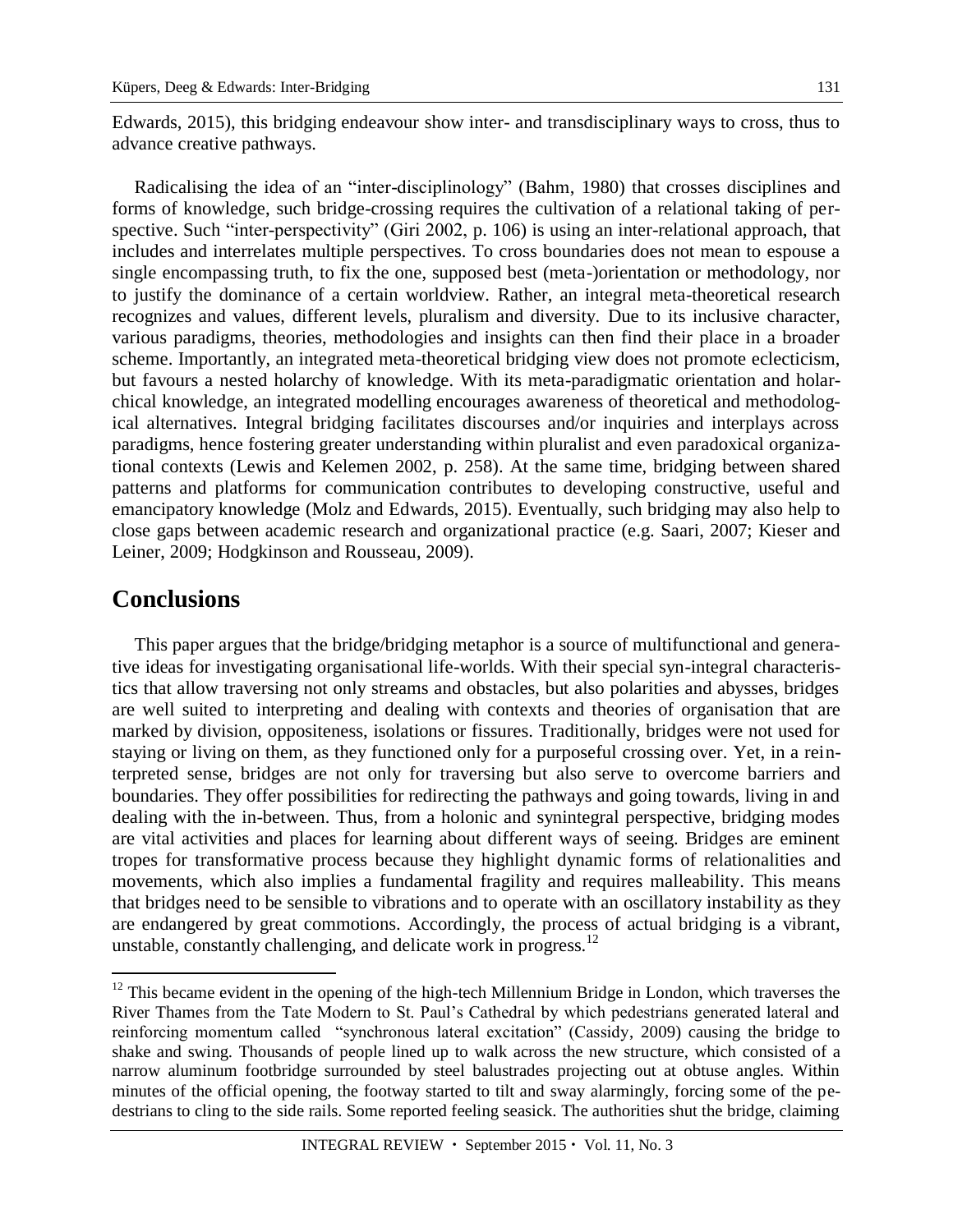A key point in our discussion has been that metaphors integrate reason and imagination and so are useful for meta-theoretical bridging. Combining postmodern fragmentation and hermeneutic integration (Alvesson and Skoldberg, 2000), metaphors of bridges and bridging provide researchers with the means for building boundary crossing coherence. Yet, this coherence is not found 'out there,' waiting to be discovered, but requires an active engagement of a responsive creation and fluid responsiveness (Rodriguez-Sanchez et al., 2008). Similar to the construction of bridges, which may be provoked by troubling water for laying crossable fundaments, the invention and use of metaphor and metaphorising demands deliberate and coordinated work.

Even more, this effort requires often collaboration from more than one end to another, i.e. being simultaneous, determined from either sides or poles and of the in-between. While bridges are constituted by different components, these bridge-elements may not fit into a coherent whole by themselves. Likewise, 'syn-integral ity' is not solely an emergent phenomenon, but results from composite and coordinated endeavours in conceptualising, designing and enacting, though this sometimes includes unfinished 'bridges to nowhere,' which may have their own unexpected values. 13

We foresee in future MOS integrative research an increasing use and significance of bridges and bridging in our current times in which conventional orientations, paradigms and approaches are becoming more diverse and fragmented. Bauman (2000, p. 5) has said that "between the overall order and every one of the agencies, vehicles and stratagems of purposeful action there is a cleavage – a perpetually widening gap with no bridge in sight."

The need for new kind of bridges will become more important as not only do identities are getting more fluid, but also as social relationships become transitory, generating anxieties and insecurities, while facing liquefaction as disembedding without re-embedding. In an increasingly liquefied world, unpredicted and unprecedented settings, risks and dilemmatic challenges are emerging that are calling for moving beyond social and economic polarization. This can then

that too many people were using it. The next day, the bridge reopened with strict limits on the number of pedestrians, but it began to shake again. Two days after it had opened, with the source of the wobble still a mystery, the bridge was closed for an indefinite period. Some commentators suspected the bridge's foundations, others an unusual air pattern. The real problem was that the designers of the bridge … had not taken into account how the footway would react to all the pedestrians walking on it. When a person walks, lifting and dropping each foot in turn, he or she produces a slight sideways force. If hundreds of people are walking in a confined space, and some happen to walk in step, they can generate enough lateral momentum to move a footbridge—just a little. Once the footway starts swaying, however subtly, more and more pedestrians adjust their gait to get comfortable, stepping to and fro in synch. As a positivefeedback loop develops between the bridge's swing and the pedestrians' stride, the sideways forces can increase dramatically and the bridge can lurch violently. The investigating engineers termed this process Cassidy compares this fragility of the bridge to a rational irrationality, explaining why capitalism is crashprone.

<sup>13</sup> Not all efforts of bridging come to a satisfying end as there are not only unfinished bridges, but also bridges to nowhere, i.e. bridges without purpose to connect and thus leading to nowhere. Yet some of those non-/post-functional bridges to nowhere became an iconic symbol and thus a new, rather idealistic function. One example for this is the 'Bridge to Nowhere' spanning the Mangapurua Gorge in Whanganui National Park, which became iconic for New Zealand adventure tourism and is now a major visitor destination.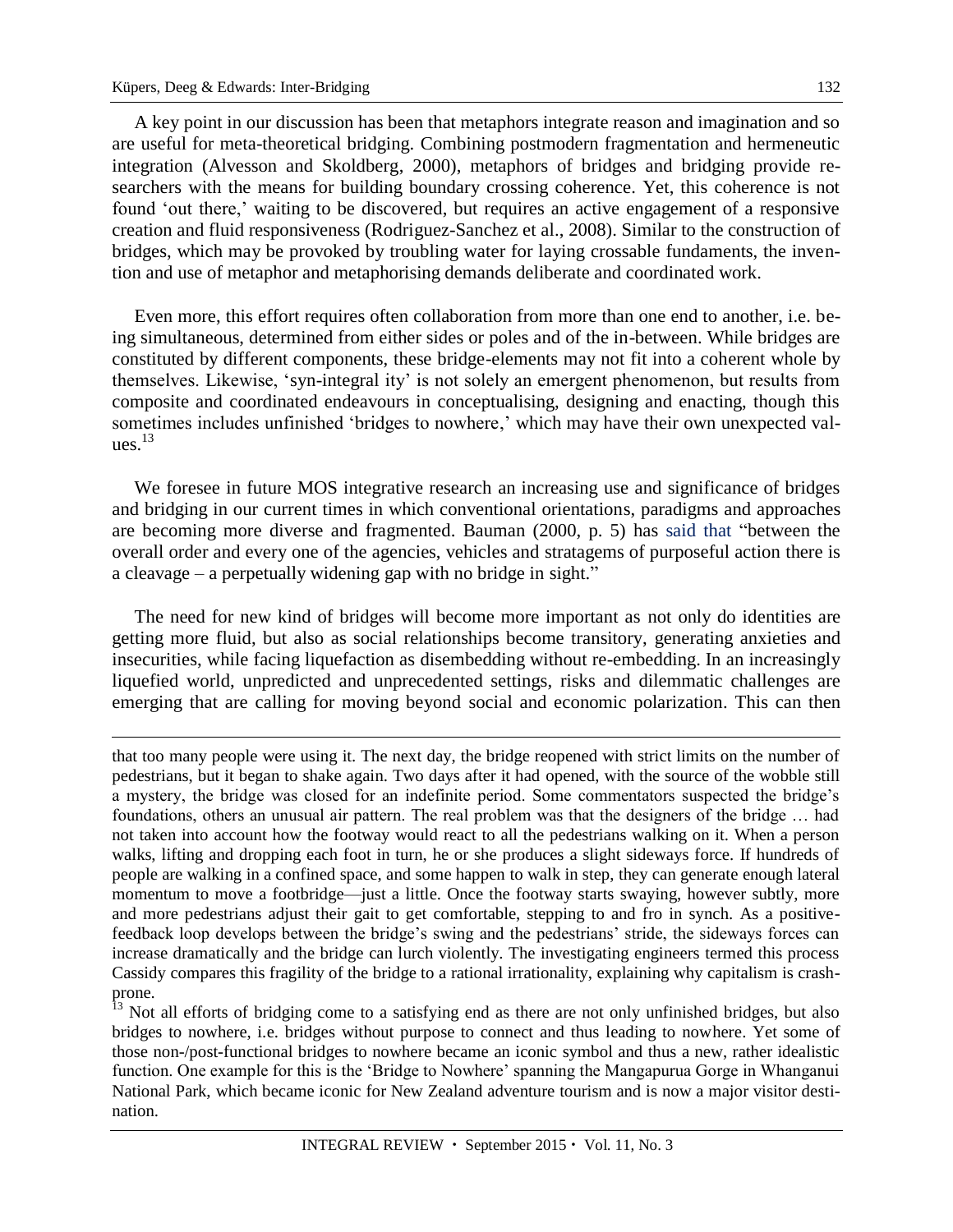lead towards new vantage-points of insights and nomadic journeys towards shores of experiences in unknown lands. Hopefully, the outlined syn-integral or pluralistic integration and the associated metaphors of bridges and bridging contribute to develop more integrative forms of theorising of and practicing in organisations and crossings the divides between them.

## **References**

- Alvesson, M., & Skoldberg, K. (2000). *Reflexive methodology: new vistas for qualitative research.* London: Sage.
- Anzaldúa, G. (1987). *Borderlands/La frontera: The new mestiza*. San Francisco: Aunt Lute Books.
- Aram, J. & Salipante, P. (2003). Bridging scholarship in management: epistemological reflections. *British Journal of Management*, *14* (3), 189–205.
- Astley, W.G., & A.H. Van de Ven (1983). Central perspectives and debates in organization theory. *Administrative Science Quarterly, 28*(2), 245–273.
- Bahm, A.J. (1980). Interdisciplinology: The science of interdisciplinary research. *Nature and System, 2*(1), 29–35.
- Barrett, F.J., & Cooperrider, D.L. (1990). Generative metaphor intervention: a new behavioural approach for working with systems divided in conflict and caught in defensive perception. *Journal of Applied Behavioral Science, 26*(2), 219–239.
- Bart, S. (2005). The Return of Panopticism: Supervision, Subjection and the New Surveillance, *Surveillance & Society*, *3*(1), 1‐20.
- Bauman, Z. (2000). *Liquid Modernity*, Cambridge: Polity.
- Beech, N., & Cairns, G. (2001). Coping with change: the contribution of postdichotomous ontologies. *Human Relations, 54*(10), 1303–1324.
- Beer, S. (1994). *Beyond dispute: the invention of team syntegrity.* Wiley: Chichester.
- Bhandar, M. (2010). A framework for knowledge integration and social capital in collaborative projects. *Electronic Journal of Knowledge Management*, *8*(3), 267–280.
- Bhaskar, R. (1987). *Scientific Realism and Human Emancipation*. London: Verso.
- Bradbury, H., & Lichtenstein, B.M (2000). Relationality in organizational research: exploring the space between. *Organization Science, 11*(5), 551–564.
- Burrell, G., & Morgan, G. (1979). *Sociological paradigms and organizational analysis: elements of the sociology of corporate life*. Heinemann: London.
- Cassirer, E. (1955). *The philosophy of symbolic forms*, Vols. 1–3. New Haven and London: Yale University Press.
- Chia, R. (1996). Metaphors and metaphorization in organizational analysis: thinking beyond the thinkable. In *Metaphors and Organizations*, eds. D. Grant, and C. Oswick, (pp. 127–145), London: Sage.
- Chia, R. (1999). A rhizomatic model of organizational change and transformation: perspective from metaphysics of change. *British Journal of Management, 10*(3), 209–227.
- Checkland, P. (1988). The case for 'holon'. *Systems Practice, 1*(3), 235–238.
- Clegg, S.R., & M. Kornberger (Eds) (2006). *Space, organization and management theory.* (pp. 17–43), Copenhagen: Copenhagen Business School Press.
- Cooper, R. & Law, J. (1995). Organization: distal and proximal views. In *Studies of organization: the European tradition,* eds. S. Bacharach, P. Gagliardi, and B. Mundell, (pp. 237–274). Greenwich: JAI.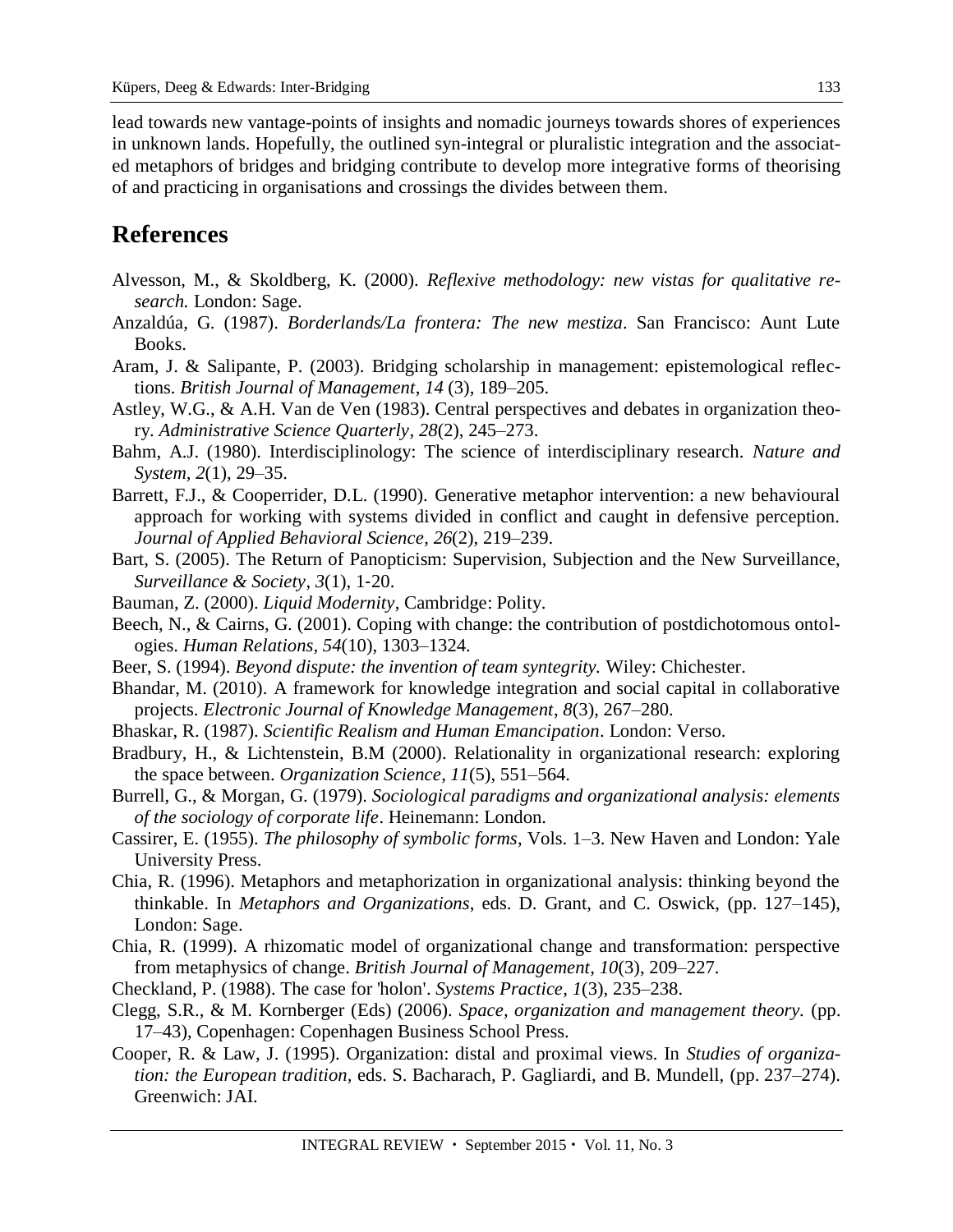Cornelissen, J.P., Kofouros, M. & Lock, A. R. (2005). Metaphorical images of organization: how organizational researchers develop and select organizational metaphors. *Human Relations, 58*(12), 1545–1578.

134

- Dallmayr, F. (2010). *Integral pluralism: beyond culture wars*. Lexington, KY: University Press of Kentucky.
- Deeg, J. (2009). Organizational discontinuity: integrating evolutionary and revolutionary change theories. *Management Revue, 20*(2), 190–208.
- Deeg, J., Küpers, W. & Weibler, J. (2010). *Integrale Steuerung,* München: Oldenbourg
- Deleuze, G. & Guattari, F. (1980). *A thousand plateaus*. Vol. 2 of Capitalism and Schizophrenia. Paris: Les Editions de Minuit.
- Dewulf, A., Gray, B., Putnam, L. Lewicki, R. Aarts, N. Bouwen, R. & van Woerkum, C. (2009). Disentangling approaches to framing in conflict and negotiation research: a metaparadigmatic perspective. *Human Relations, 62*(2), 155–193.
- Donaldson, L. (1998). The myth of paradigm incommensurability in management studies: Comments by an integrationist. *Organization, 5*(2), 267–272.
- Edwards, M.G. (2005). The integral holon: a holonomic approach to organizational change and transformation. *Journal of Organizational Change Management, 18*, 269–288.
- Edwards, M.G. (2009). *Organizational transformation for sustainability: an integral metatheory*: London: Routledge.
- Feldman, M. (1991). The meaning of ambiguity: learning from stories and metaphors. In *Reframing organizational culture,* ed. P.J. Frost, L. Moore, M. Louis, C.C. Lundberg, & J. Martin, (pp. 145–56). Thousand Oaks/CA: Sage.
- Fuller, R. Buckminster, & E.J. Applewhite (1975). *Synergetics*. Macmillan: New York.
- Gioia, D.A., & Pitre, E. (1990). Multiparadigm perspectives on theory building. *Academy of Management Review, 15*(4), 584–602.
- Giri, A.K. (2002). The calling of a creative transdisciplinarity. *Futures,* 34 (1), 103–115.
- Goertzen, J. (2008). On the possibility of unification: the reality and nature of the crisis in psychology. *Theory & Psychology*, *18*(6), 829–852.
- Grant, D., & Oswick, C. (1996). Introduction: getting the measure of metaphors. In *Metaphor and organizations,* ed. D. Grant, & C. Oswick, (pp. 1–20). Sage: London.
- Haken, H. (2004). *Synergetics: introduction and advanced topics*. Berlin: Springer.
- Hassard, J. & Cox, J. (2013). Can sociological paradigms still inform organizational analysis? *Organization Studies*, *34*(1), 1701–1728.
- Hawkes, D.F. (1972). *Metaphor*. Methuen: London.
- Heidegger, M. (1993). *Holzweg*. Pfullingen: Neske.
- Heidegger, M. (2001). *Poetry, language, thought*. New York: Harper Collins.
- Hodgkinson, G.P., & Rousseau, D. M. (2009). Bridging the rigor-relevance gap in management research: it's already happening! *Journal of Management Studies, 46*(3), 534–546.
- Inns, D.E., & Jones, P. J. (1996). Metaphor in organization theory: following in the footsteps of the poet. In *Metaphor and Organisations,* ed. D. Grant, & C. Oswick, (pp.110–126). London: Sage.
- Jacobs, C.D., & Heracleous, L.T. (2006). Constructing shared understanding: the role of embodied metaphors, *Journal of Applied Behavioral Science, 42*(2), 207–226.
- Kelemen, M. (2007). Paradigm Incommensurability, in *The International Encyclopaedia of Organisation Studies* Clegg S. & Bailey, J. (eds), London: Sage.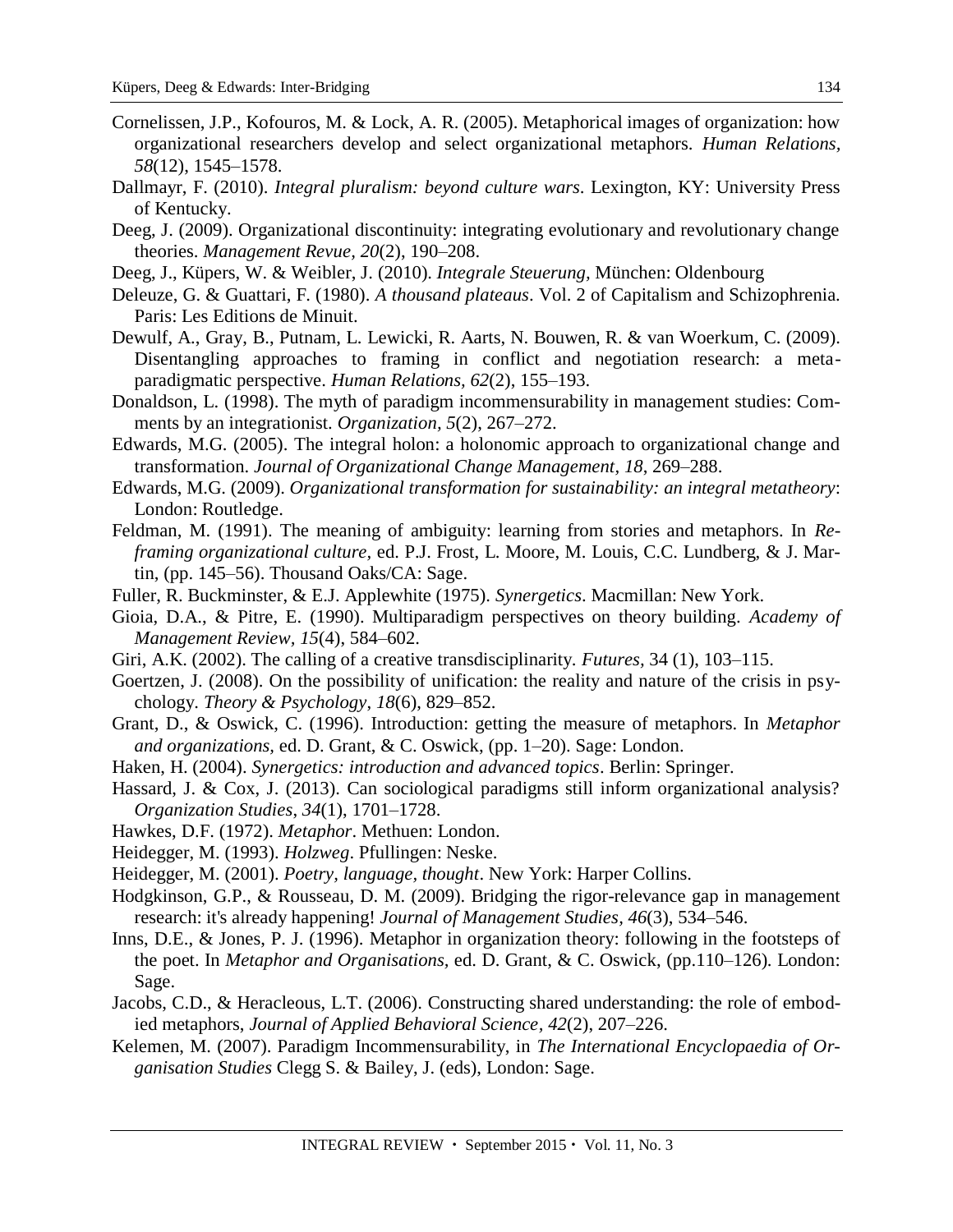- Kieser, A. & Leiner, L. (2009). Why the rigour–relevance gap in management research is unbridgeable. *Journal of Management Studies, 46*(3), 516–33.
- Knudsen, C. (2003). Pluralism, scientific progress and the structure of organization theory. In *The Oxford Handbook of Organization Theory,* ed. H. Tsoukas, & C. Knudsen, (pp. 262– 286). Oxford: Oxford University Press.
- Kolb, D. (2008). Exploring the metaphor of connectivity: attributes, dimensions and duality, *Organization Studies, 29*(1), 127–144.
- [Kolb, D. G., Collins, P. D. and Lind, E. A. \(2008\). Requisite connectivity: Finding flow in a not](http://www.sciencedirect.com/science/article/pii/S0090261608000156)so-flat world. *[Organizational Dynamics,](http://www.sciencedirect.com/science/article/pii/S0090261608000156) 37*(2), 181–189.
- Kolb, D. G., Caza, A. & Collins, P.D. (2012). States of connectivity: New questions and new directions. *Organization Studies*, *33*(2), 267–273.
- Koestler, A. (1967). *The ghost in the machine*. London: Arkana.
- Küpers, W. (2011). Trans-+-Form Transforming Transformational Leadership for a Creative Change *Practice, Leadership & Organization Development Journal, 32*(1), 20–40.
- Küpers, W. (2013). The Sense-Makings of the Senses Perspectives on Embodied *aisthesis* & Aesthetics in Organising & Organisations, Ian King & Jonathan Vickery, (eds). *Experiencing Organisations – New Aesthetic Perspectives*, Series: Management, Policy & Education, (pp. 33–56), Oxfordshire: Libri.
- Küpers, W. (2015). Phenomenology for Embodied Organization –The contribution of Merleau-Ponty for a carnal organisation studies and practice. London: Palgrave Macmillan.
- Küpers, W. & Edwards, M. (2008). Integrating plurality: towards an integral perspective on leadership and organisation. In: *Handbook of 21st Century Management*, ed. C. Wankel, (pp. 311–322). London: Sage.
- Lakoff, G., & Johnson, M. (1980). *Metaphors we live by*. Chicago: University of Chicago Press.
- Lakoff, G., & Johnson, M. (1999). *Philosophy in the flesh: the embodied mind and its challenge to western thought.* New York: Basic Books.
- Lewis, M. & Kelemen, M. (2002). Multiparadigm inquiry: exploring pluralism and paradoxes of contemporary organizational life, *Human Relations*, *55*(2), 251–175.
- Marshak, R.J. (1996). Metaphors, metaphoric fields and organisational change. In *Metaphor and Organisations,* ed. D. Grant, & C. Oswick, (pp. 147–65). London: Sage.
- Merleau-Ponty, M. (1995). *The Visible and the Invisible.* Evanston: Northwestern University Press.
- Molz, M. & Edwards, M.G. (2010). Crossing Boundaries, Stimulating Creativity: The Horizon of Integral Meta-Studies. In A.K. Giri (Ed.), *Pathways to Creative Research: Towards A Festival of Dialogues.* New Dehli: Shipra.
- Morgan, G. (1980). Paradigm, metaphors, and puzzle solving in organization theory. *Administrative Science Quarterly, 25*(4), 605–622.
- Morgan, G. (1986). *Images of organization*. Newbury Park/CA: Sage.
- Morgan, G. (1996). An afterword: Is there anything more to be said about metaphor? In *Metaphor and Organisations,* ed. D. Grant, & C. Oswick, (pp. 227–245). London: Sage.
- Nietzsche, F. (2006). *Thus Spoke Zarathustra. Cambridge Texts in the History of Philosophy*, Chicago: University of Chicago Press.
- Okhuysen, G. & Bonardi, J. P. (2011). Editors comments: The challenges of building theory by combining lenses. *Academy of Management Review*, *36*(1), 6–11.
- Ortony, A. (1979). *Metaphor and thought*. Cambridge: Cambridge University Press.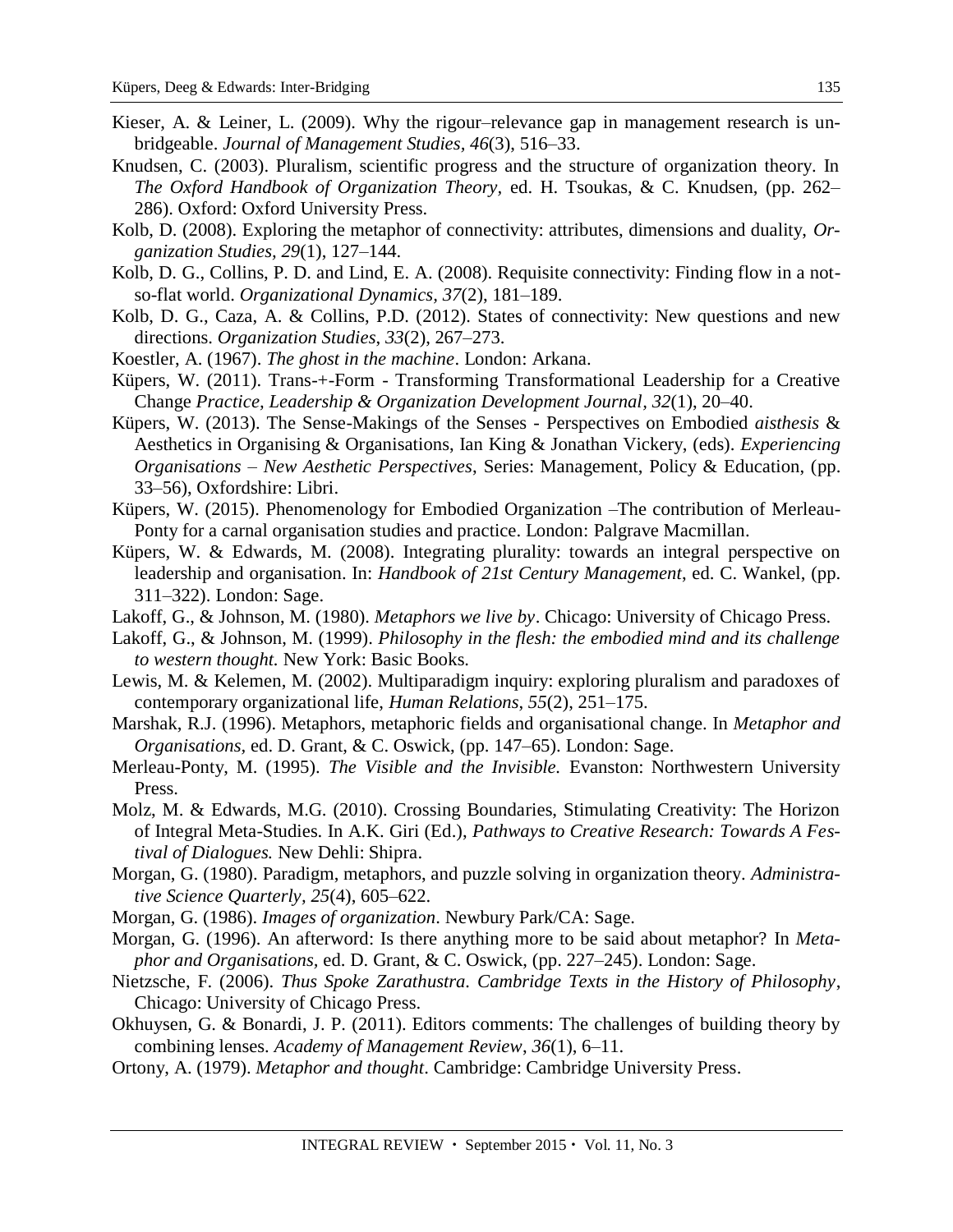- Oswick, C., Keenoy, T. & Grant, D. (2002). Metaphor and analogical reasoning in organization theory: Beyond orthodoxy. *Academy of Management Review*, *27*(2), 294–303.
- Pondy, L. R. (1983). The role of metaphors and myths in organisation and in the facilitation of change. In *Organisational Symbolism, ed.* L.R. Pondy, P.J Frost, G. Morgan, T.D. Dandridge, (pp.157–66). London: JAI Press.
- Putnam, L.L. & Boys, S. (2006). Revisiting metaphors of organizational communication. In: *The Sage handbook of organization studies,* 2nd ed., ed. S.R. Clegg, C. Hardy, T. B. Lawrence, & W.R. Nord, (pp. 541–576). London: Sage
- Ramos, A.G. (1978). Misplacement of Concepts and Administrative Theory. *Public Administration Review, 38*(6), 550–557.
- [Risberg,](https://www.researchgate.net/researcher/2040153165_Annette_Risberg/) A. & [Elsmore,](https://www.researchgate.net/researcher/2021534227_peter_elsmore/) P. (2011). Special issue: The bridge Connecting, separating, organizing, *Culture and Organization, 17*(3), 177–179.
- Rodriguez-Sanchez, A. M., Schaufeli, W. B., Salanova, M. & Cifre, E. (2008). Flow experiences among information and communication technology workers. *Psychological Reports, 102*(1), 29–39.
- Saari, L. (2007). Bridging the worlds. *Academy of Management Journal, 50*(5), 1043–1045.
- Sackmann, S. (1989). The role of metaphor in organization transformation. *Human Relations, 42*(6), 463–485.
- Scherer, A.G., & Steinmann, H. (1999). Some remarks on the problem of incommensurability in organization studies. *Organization Studies, 20*, 519–544.
- Schön, D. (1979). Generative metaphor: a perspective on problem solving in social policy. In: *Metaphor and thought,* ed. A. Ortony, (pp. 284–324). New York: Cambridge University Press.
- Schultz, M. & Hatch, M. J. (1996). Living with multiple paradigms: the case of paradigm interplay in organizational culture studies. *Academy of Management Review, 21*(2), 529–557.
- Schultze, U., & Orlikowski, W. J. (2001). Metaphors of virtuality: shaping an emergent reality. *Information and Organization, 11*(1), 45–77.
- Sementelli, A., & Abel, C. (2007). Metaphor, cultural imagery, and the study of change in public organizations. *Journal of Organizational Change Management, 20*(5), 652–670.
- Serres, M. (1982). *The parasite*. Baltimore: John Hopkins University Press.
- Serres, M. (1994). *Atlas.* Paris: Editions Julliard.
- Simmel, G. (1994). [1909] Bridge and door. Translated by Mark Ritter. *Theory, Culture & Society* 11: 5–10. [Brücke und Tür, in: *Das Individuum und die Freiheit. Essais., ed.* G. Simmel, (pp. 2–12). Frankfurt: Fischer.
- Stiglitz, J. (2000). Scan globally, reinvent locally: Knowledge infrastructure and the localization of knowledge. In Diana, Stone (Ed.), *Banking on Knowledge: The Genesis of the Global Development Network*, (pp. 24–43), London: Routledge.
- Strohmayer, U. (2010). Bridges. Different conditions of mobile possibilities. In *Mobilities: Practices, Spaces, Subjects*, edited by Tim Cresswell & Peter Merriman. Jon Shaw., (pp. 119– 136), Farnham: Ashgate.
- Taylor, J.R., & van Every, E. J. (2000). *The emergent organization. communication as its site and surface,* Mahwah/NJ: Erlbaum.
- Thomas, P. (2003). The recontextualization of management: A discourse-based approach to analysing the development of management thinking. *Journal of Management Studies*, *40*(4), 775– 801.